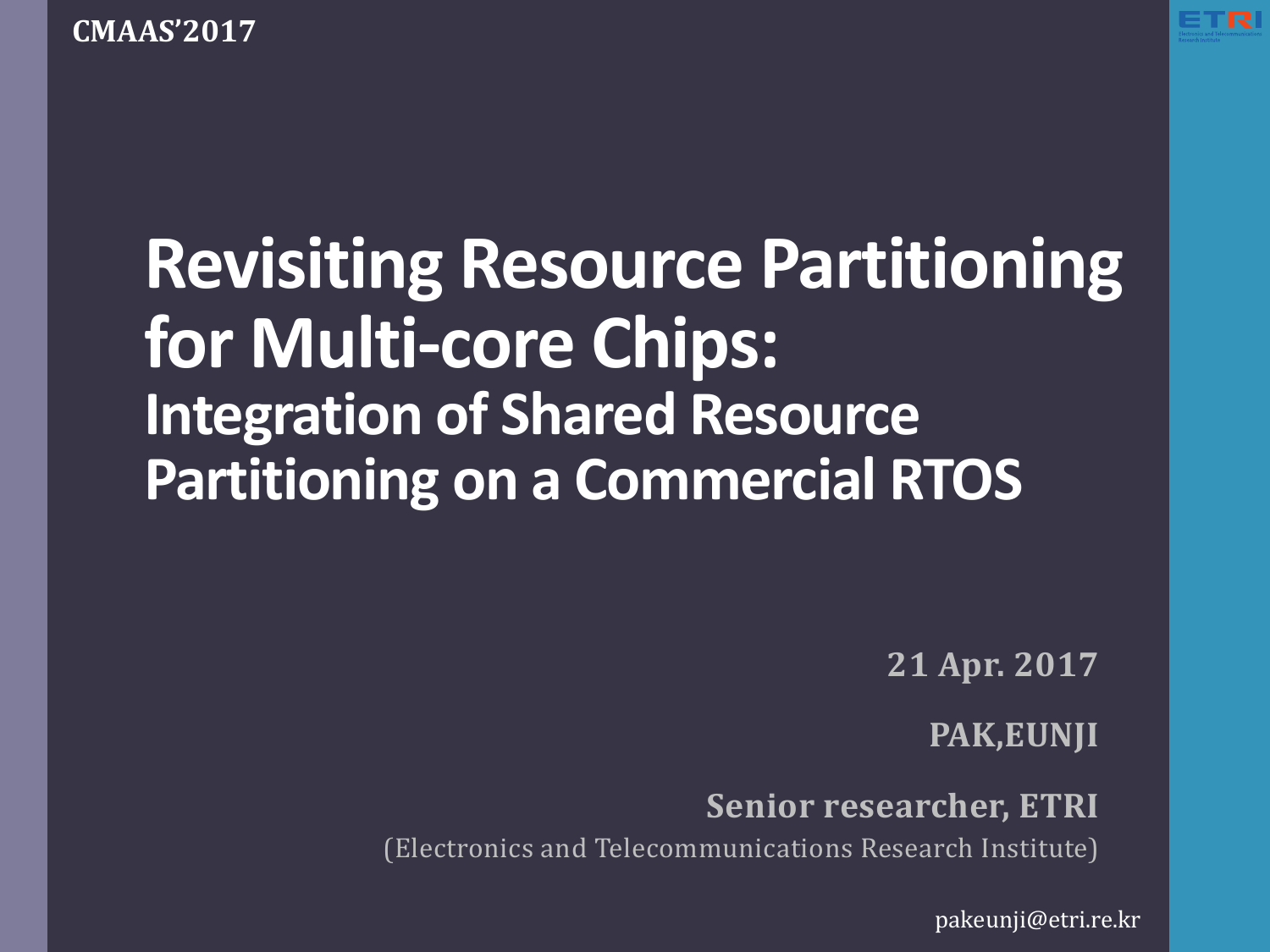# **Agenda**

- **Qplus-AIR, a commercial RTOS**
- **Comprehensive shared resource partitioning implementation on Qplus-AIR**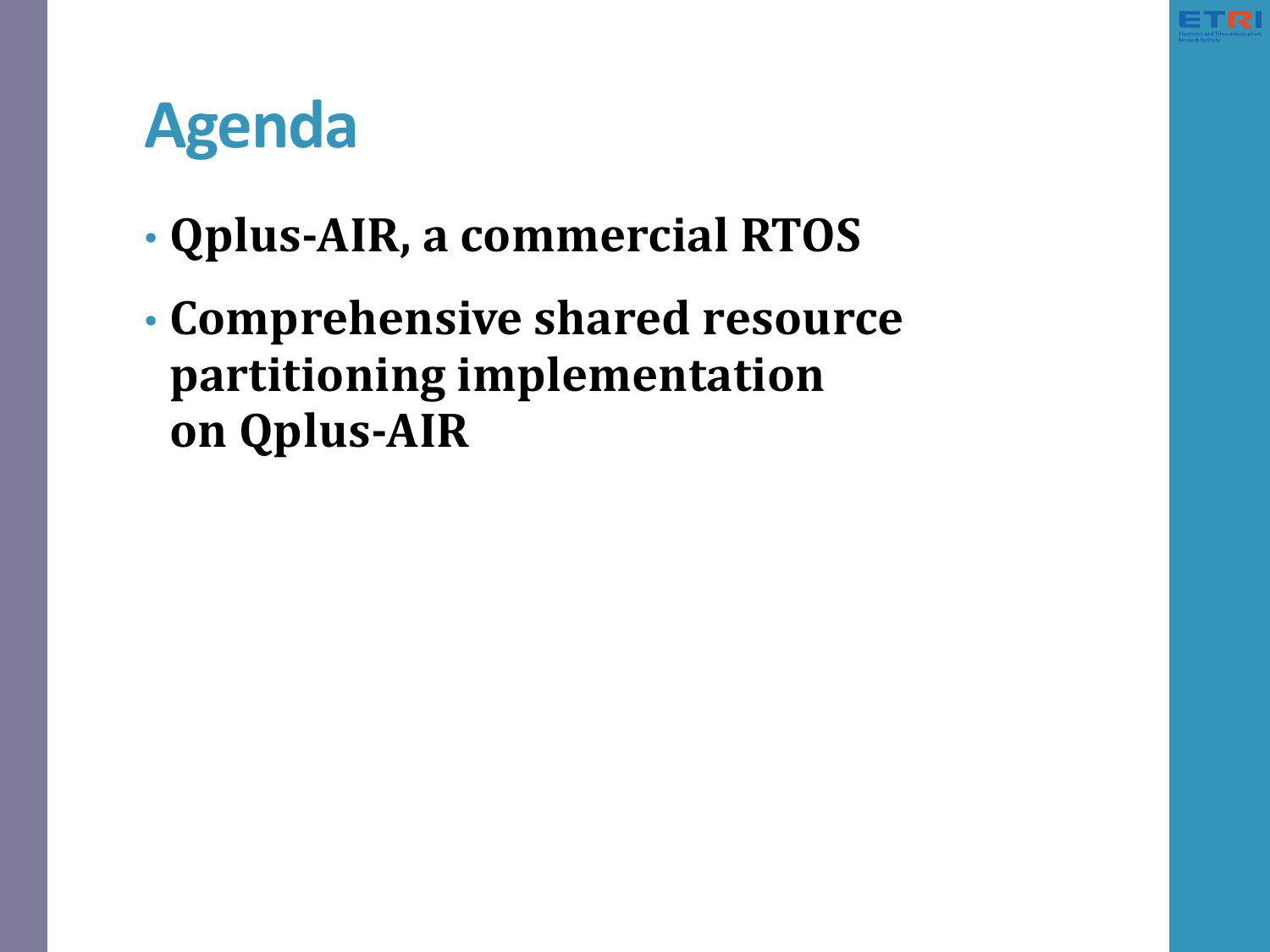

# **Qplus-AIR**

## **ARINC653 compliant RTOS Certifiable for DO-178B Level A**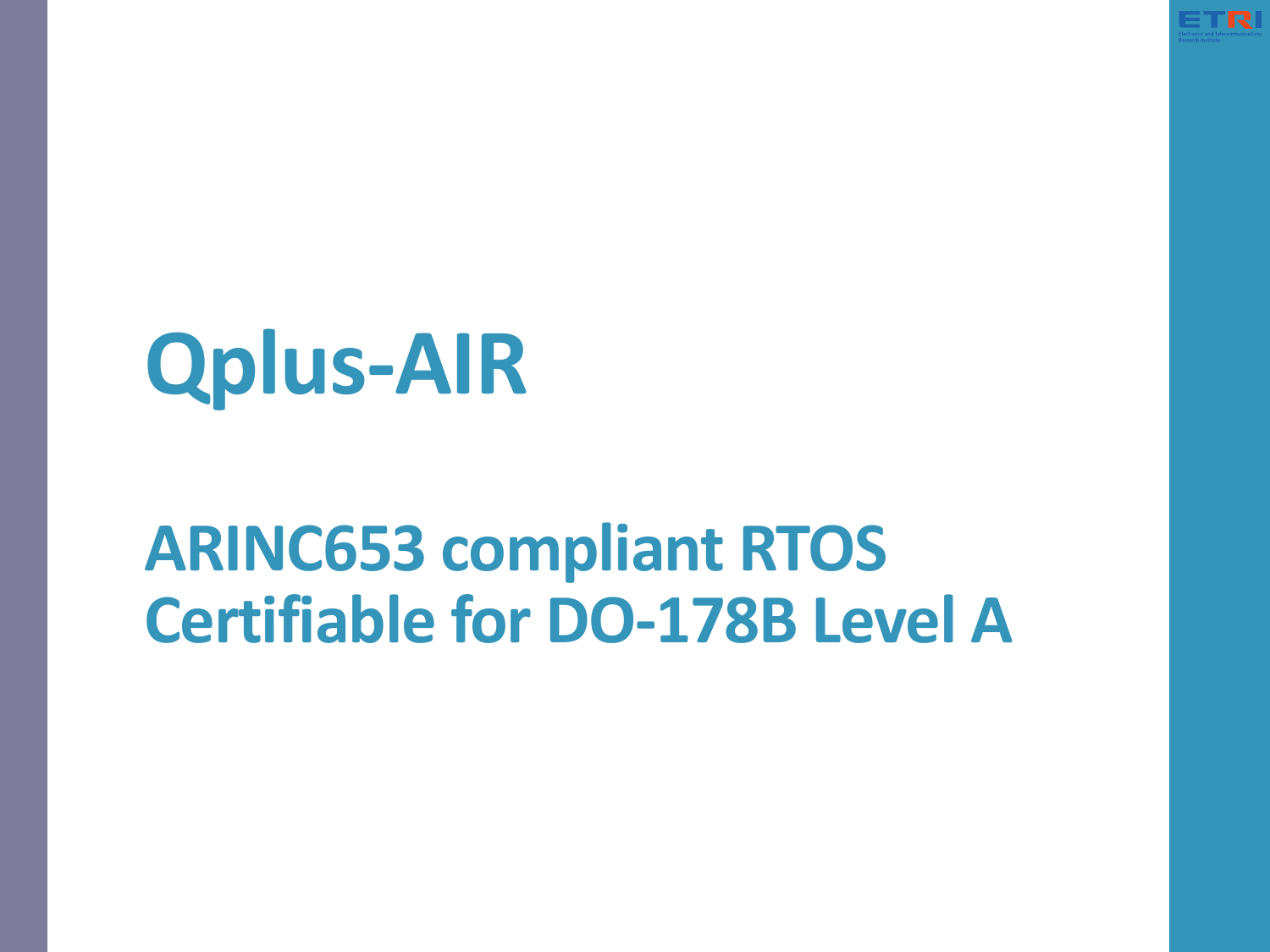## **Introduction to Qplus-AIR**

### • **Qplus-AIR**

- Developed by ETRI for safety-critical system  $(2010 \sim 2012)$ 
	- Main operating system for the IFCC (Integrated flight control computer) of UAV (Unmanned Avionics Vehicle), KAI
	- Integrate MC (Mission Control), FC (Flight Control), and C&C (Communications and Commands) in the IFCC

#### • ARINC653 compliant RTOS\*

- Robust partitioning among applications
	- Spatial and temporal
	- Prevent cross-application influence and error propagation among applications
	- Easy integration of multiple applications with different degrees of criticality

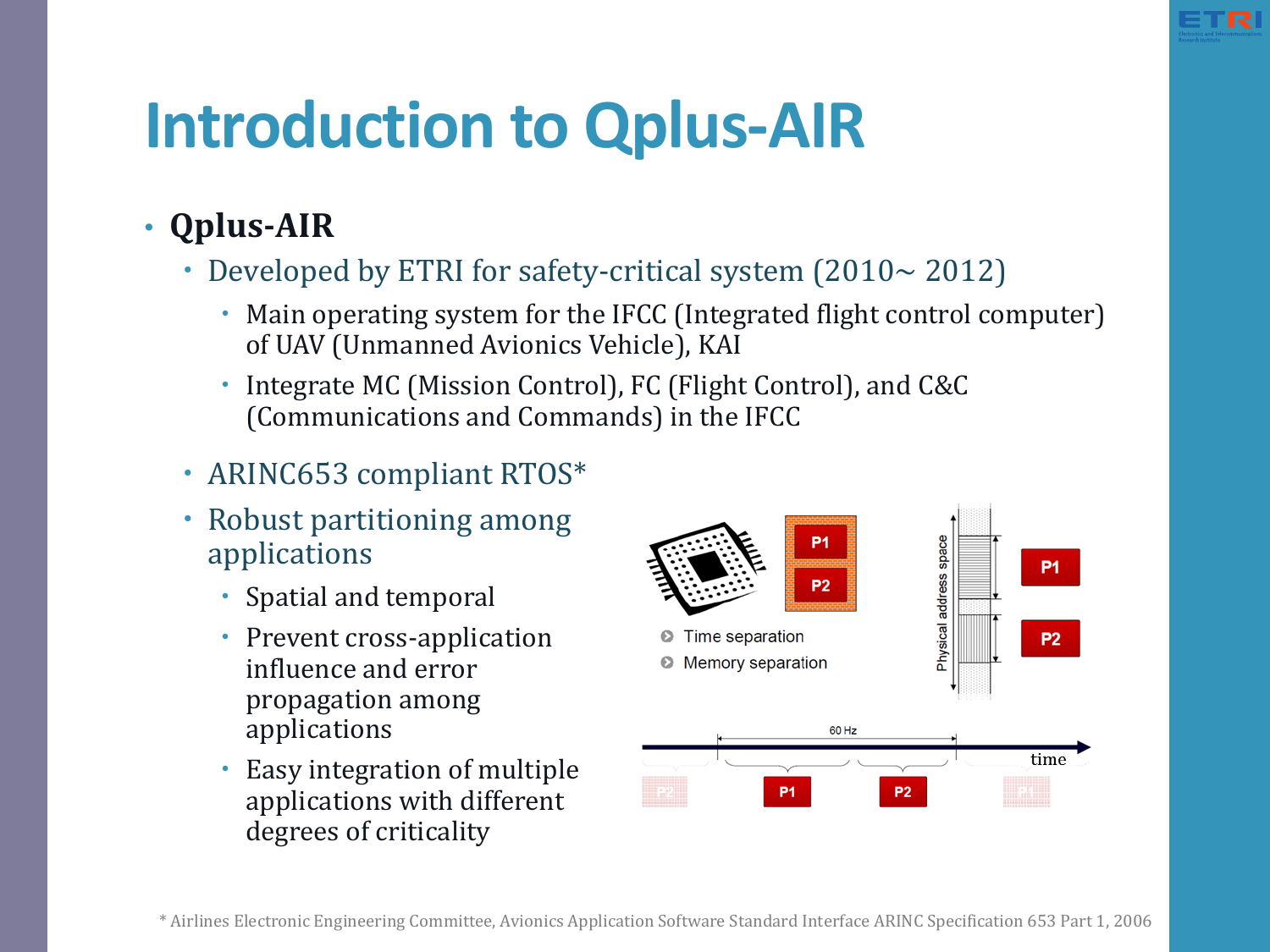## **Introduction to Qplus-AIR**

- **Qplus-AIR**
	- Certifiable package for DO-178B Level A
	- Lightweight ARINC653 support: kernel-level implementation
	- Support for multicore platforms  $(2014 \sim)$

### • **RTWORKS**

- A commercial version of Qplus-AIR
- Managed by RTST (2013  $\sim$ ), ETRI's spin-off company
	- Start with 4 developers, and now has 11 OS developers
- AUTOSAR (automotive industry standard) and ISO 26262 ASIL D is in progress
- **ETRI focuses on research issues while RTST focuses on commercialization**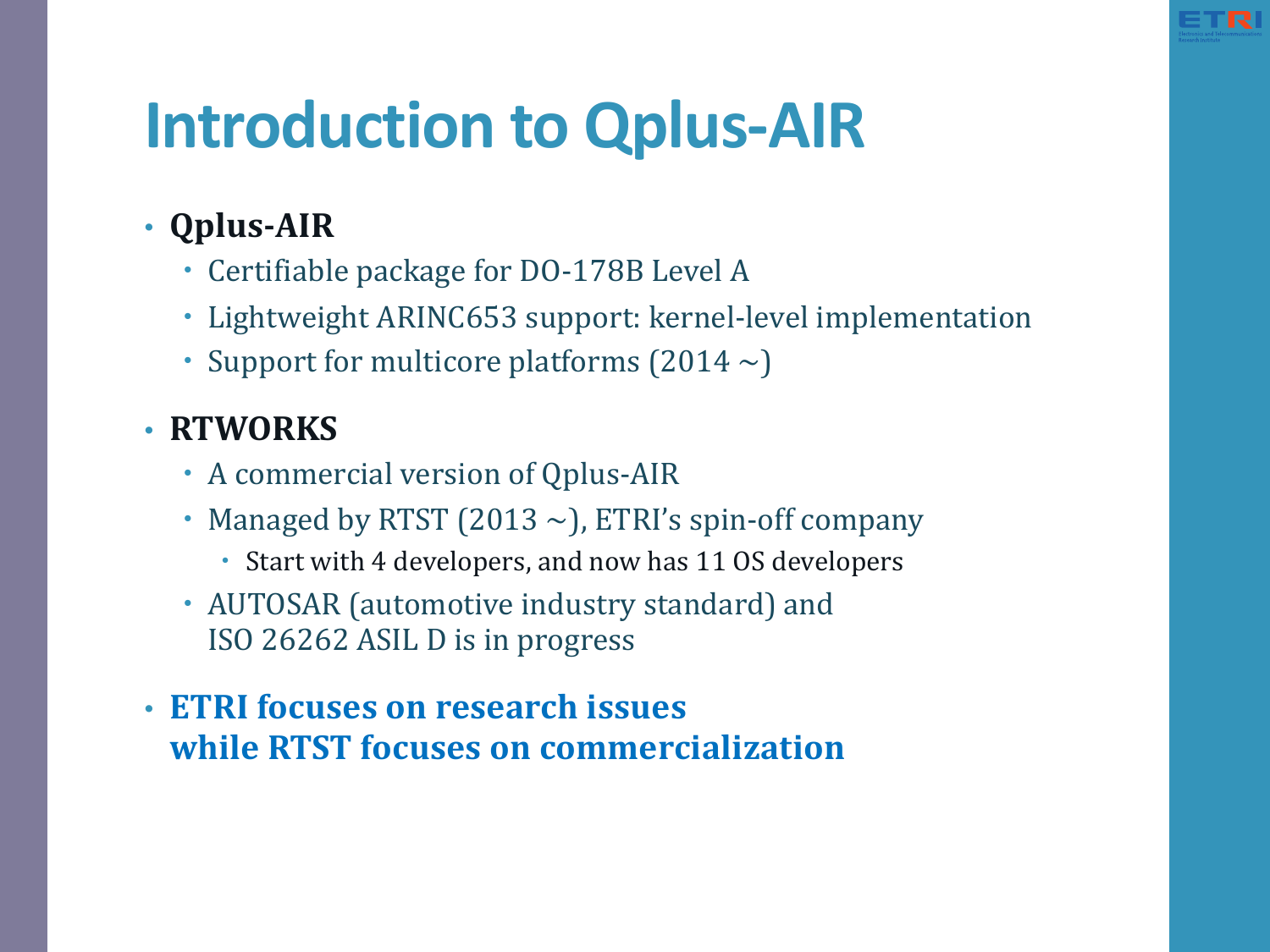# **Application Examples**

- **Safety-critical industrial applications**
	- Integrated flight control computer of unmanned avionics vehicle,  $2010 \sim 2012$
	- Tiltrotor flight control computer, 2012
	- Nuclear powerplant control system, 2013
	- HUMS (Health and Usage Monitoring System) for helicopter,  $2013 \approx 2016$
	- Subway screen-door control system, 2016 (export to Brazil)
	- Communication system of self-propelled guns,  $2017~$
	- (project) Autonomous driving car,  $2015~\sim$

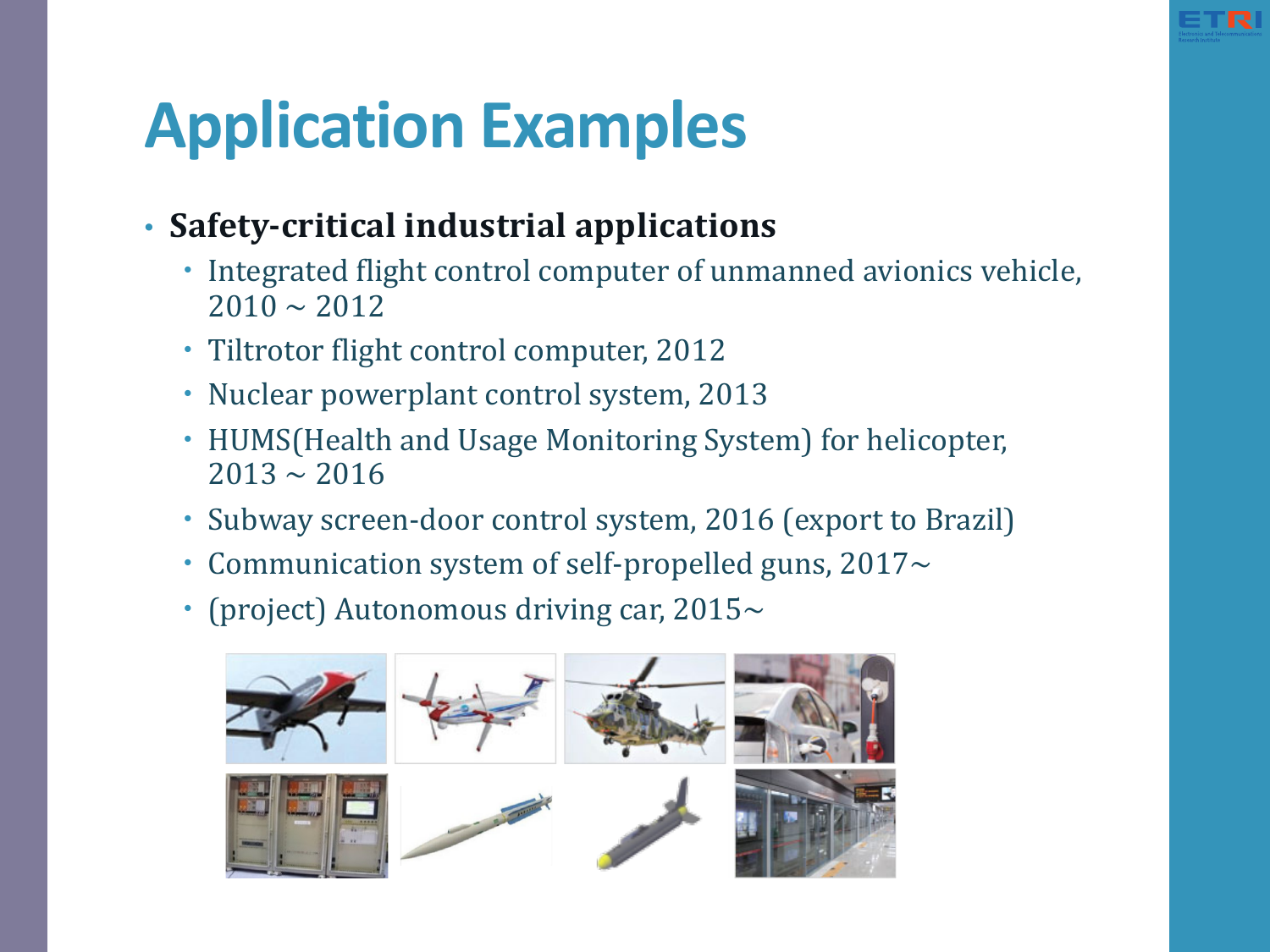

**Comprehensive** shared resource **partitioning implementation on Qplus-AIR**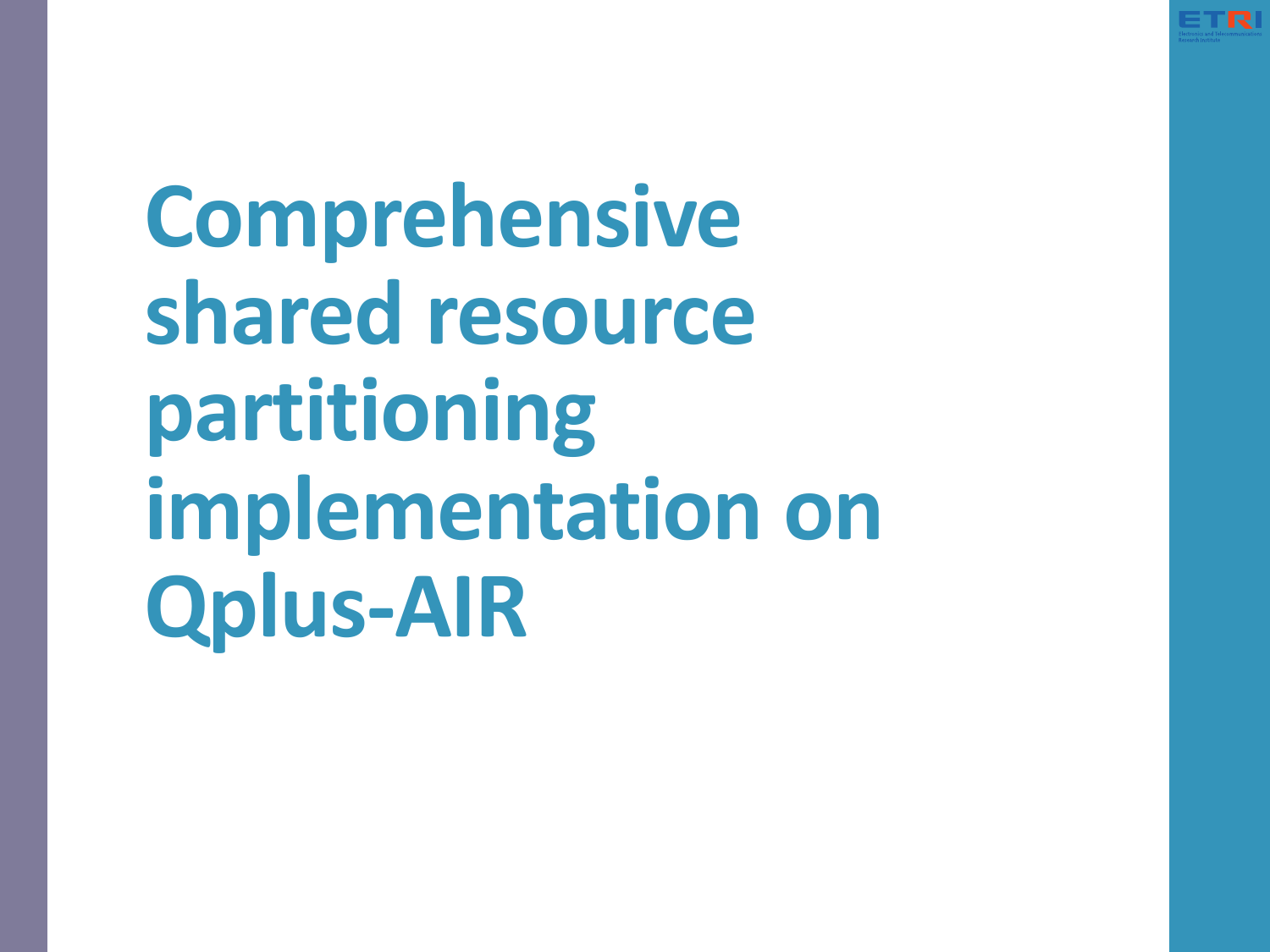### **Contents**

- **Introduction**
- **HW platform: P4080**
- Comprehensive resource partitioning implementation
	- Memory bus bandwidth partitioning
	- DRAM bank partitioning
	- Shared cache partitioning set-based / way-based
- **Combined all the techniques on the Qplus-AIR**
- **Evaluations**
- **Conclusions & Future Work**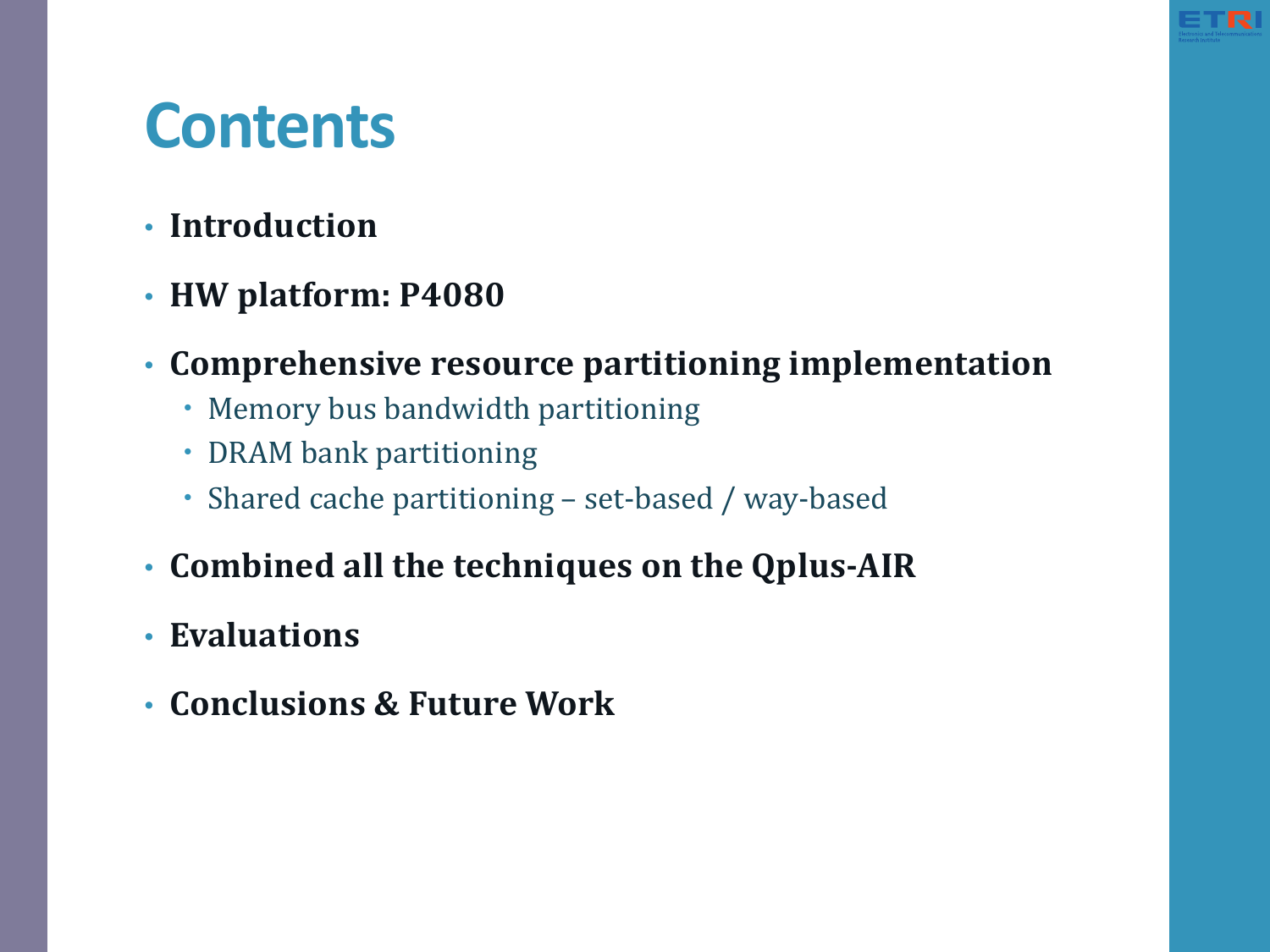

### **Introduction** [1/2]

- Robust partitioning among applications (partitions)
	- Qplus-AIR supports spatial and temporal partitioning
	- Ensures independent execution of multiple applications with various safety-critical levels

### • Robust partitioning may no longer be valid in multicore

- Multiple cores share hardware resources such as cache or memory
- Concurrently executing applications affect each other due to the contention on shared resource
- Major source of timing variability
	- Pessimistic WCET estimation  $\rightarrow$  overprovisioning of hardware resources and low system utilization
- In safety-critical systems, we had to turn off but one core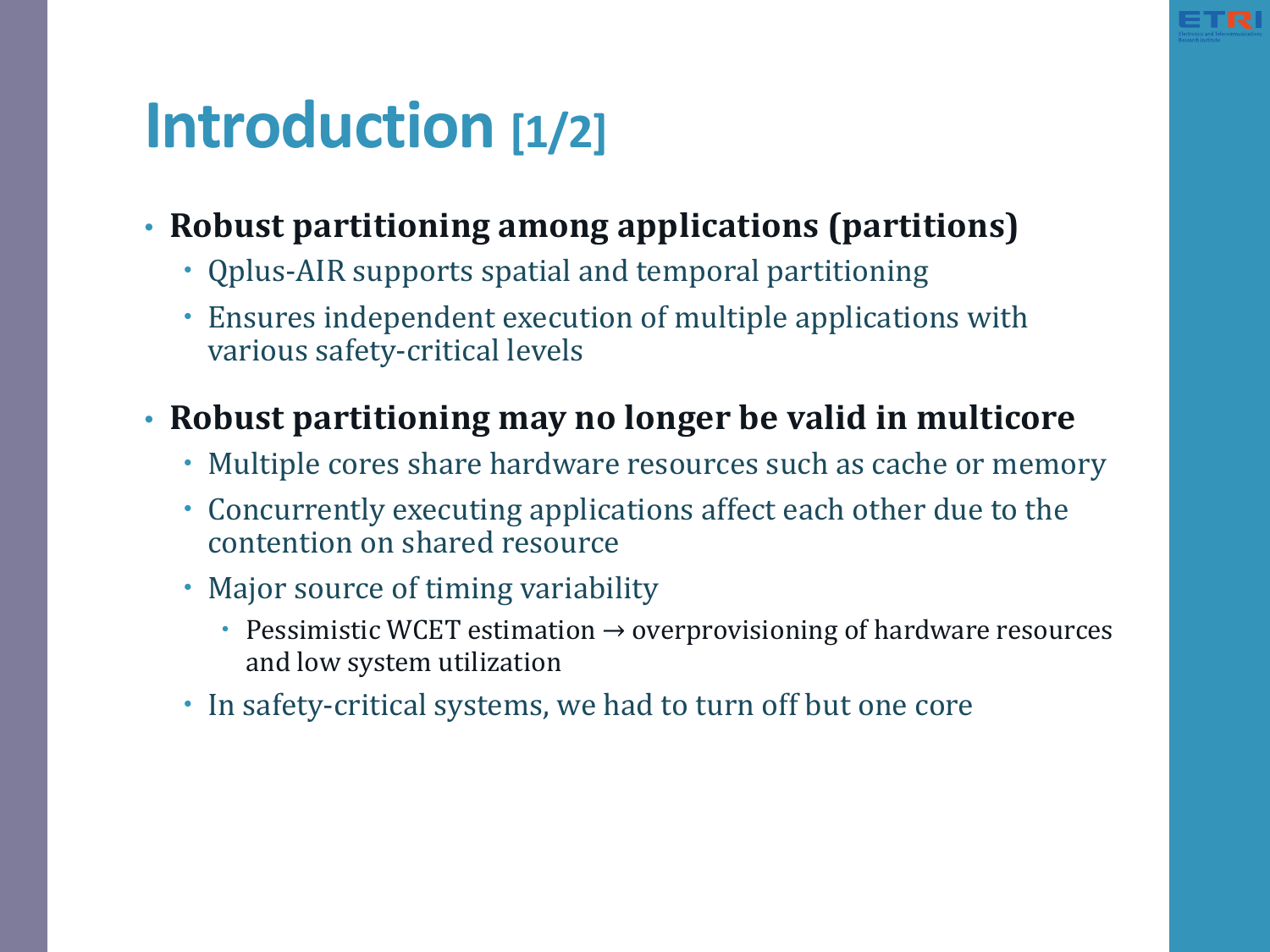

### **Introduction** [2/2]

- We must deal with the resource contention properly
	- WCET of tasks stays guaranteed and tightly bounded
	- Especially for safety critical applications that require certification
- **Requirement of inter-core interference mitigation**
	- *"The applicant has identified the interference channels that could permit interference to affect the software applications hosted on the MCP* cores, and has verified the applicant's chosen means of *mitigation of the interference.* "

- FAA CAST (Certification Authorities Software Team)-32A Position Paper\*

#### • Comprehensive shared resource partitioning **implementation on ARINC653 compliant RTOS**

- Integrate a number of resource partitioning schemes, each of which targets different shared hardware resources, on Qplus-AIR
- Unique challenges due to the fact that the RTOS did not support Linux-like dynamic paging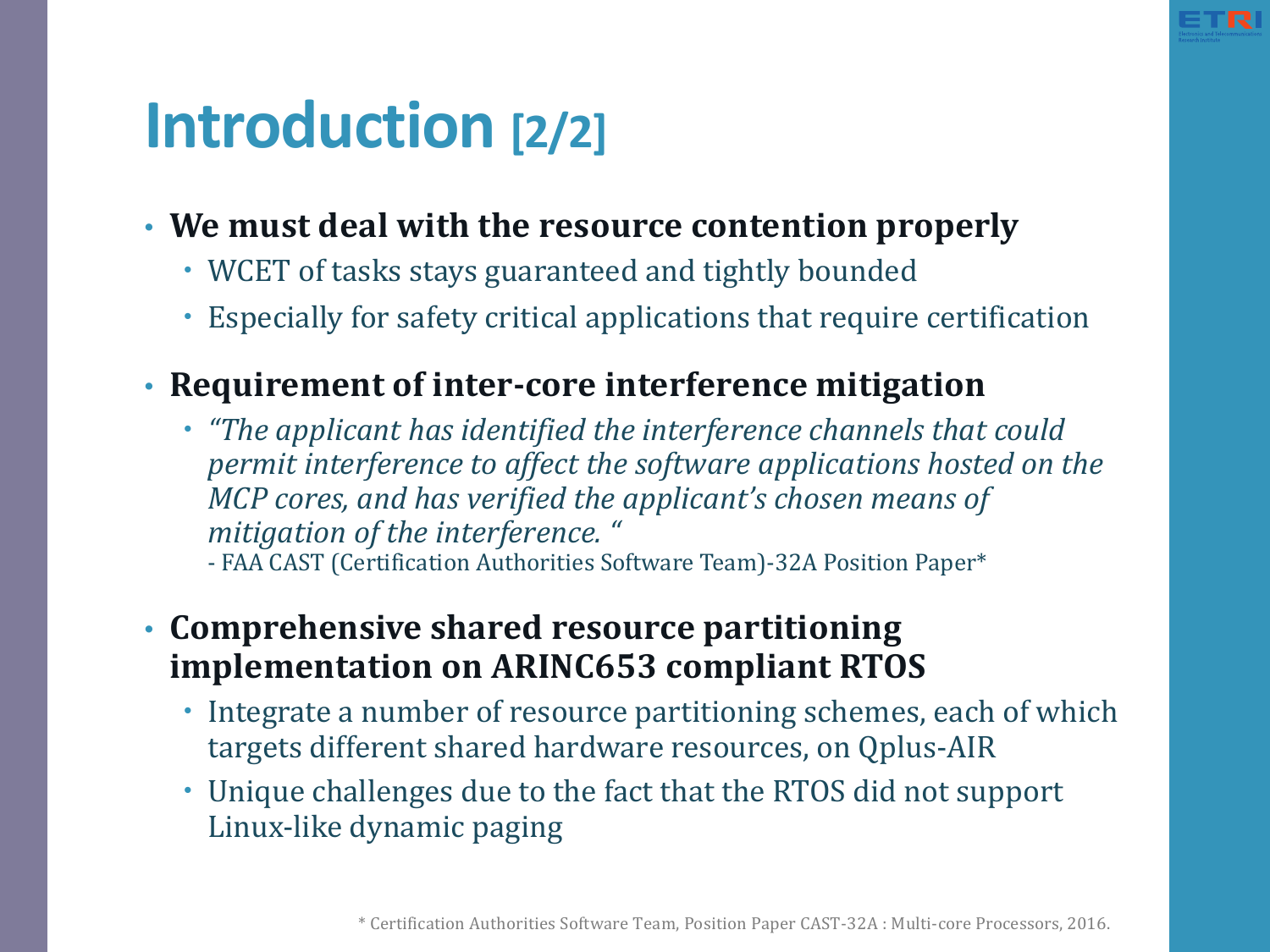# **HW platform, P4080 [1/2]**

#### • **P4080 architecture\***

- Eight PowerPC e500mc cores
- Each core has a private 32KB-I/32KB-D L1 and 128KB L2 cache
- Two L3 32-way 1MB caches with cache-line interleaving
- Two memory controllers for two 2GB DDR DIMM modules (each DIMM modules has 16 DRAM banks)
- CoreNet coherency fabric interconnects cores and other SoC modules, a high-bandwidth switch that supports several concurrent transactions



\* P4080 QorIQ Integrated Processor Hardware Specifications, Feb 2014.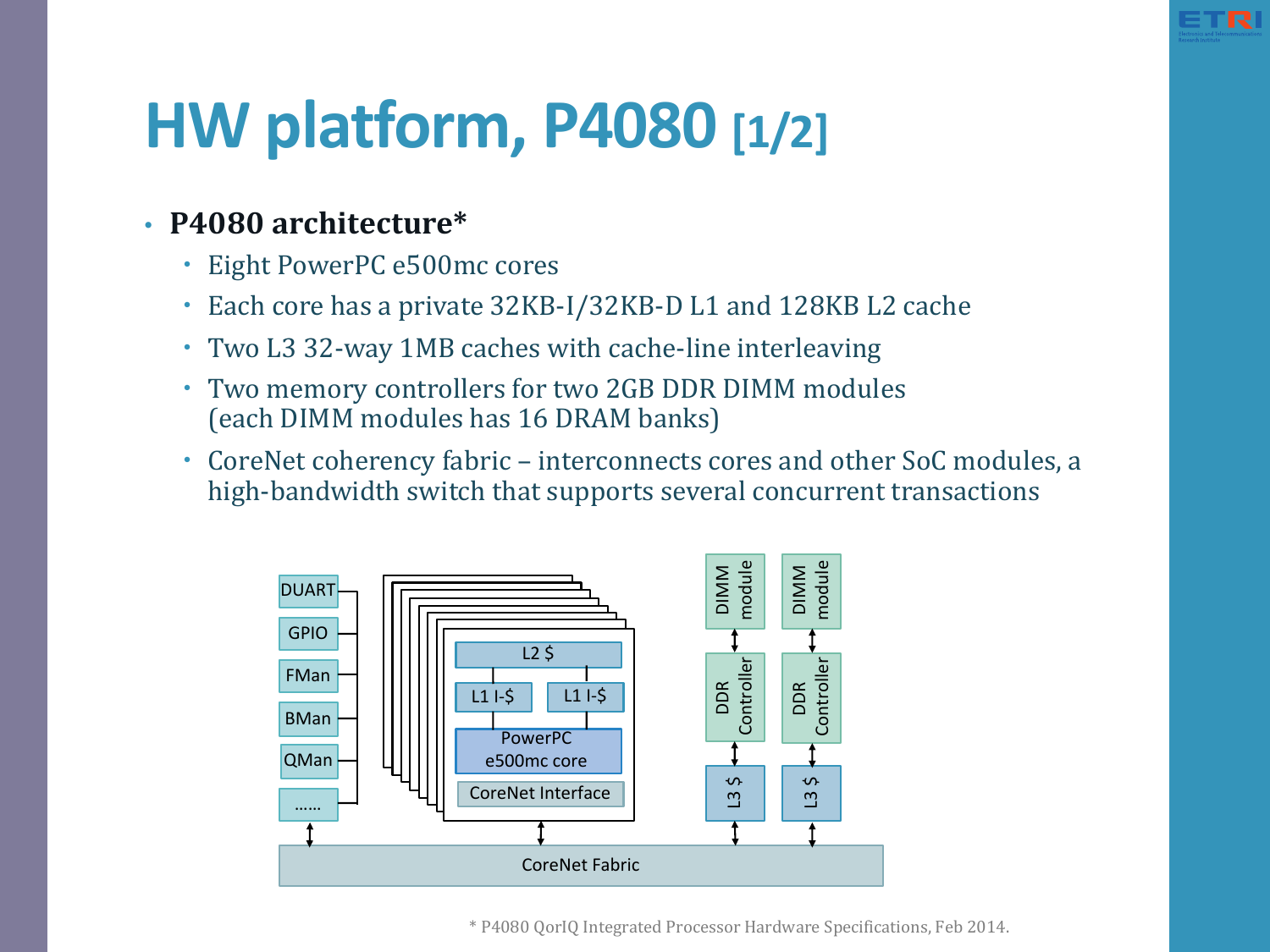

## **HW platform, P4080 [2/2]**

into several physical regions:

#### **Partitioning support of recent PowerPC processors\***



 $\,^*$  Hardware Support for Robust Partitioning in Freescale QorIQ Multicore SoCs (P4080 and derivatives)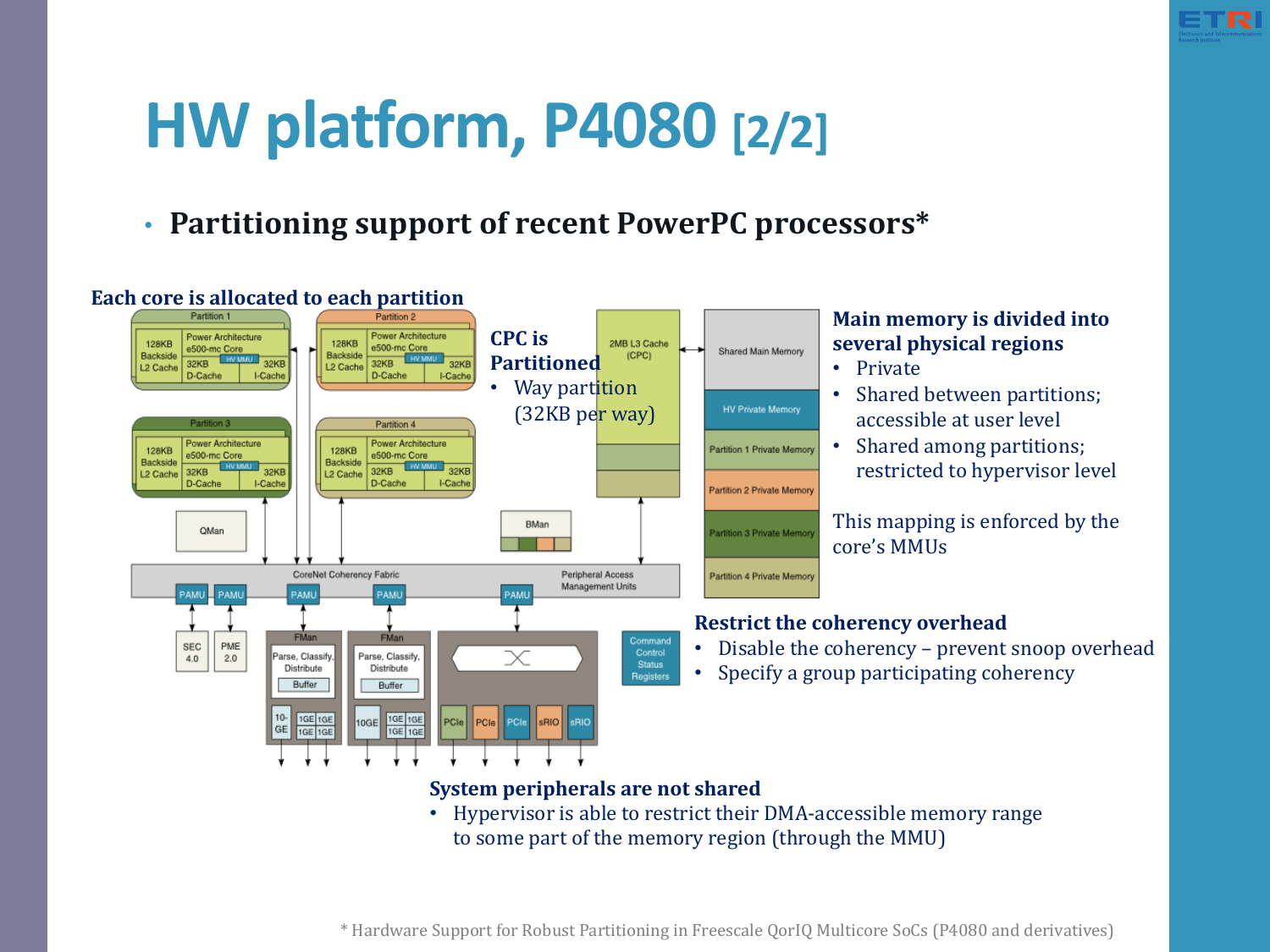

# **Resource partitioning mechanisms**

- 1. Memory bus (interconnect) bandwidth partitioning
- **2. Memory bank partitioning**
- Shared cache partitioning
	- 3. Set-based cache partitioning with page coloring
	- 4. Way-based cache partitioning with the support of P4080 hardware
- Combine all the techniques and integrated on Qplus-AIR

#### • **Paging**

- Memory bank partitioning and set-based cache partitioning assumes that OS supports Linux-like paging
- Paging implementation in Qplus-AIR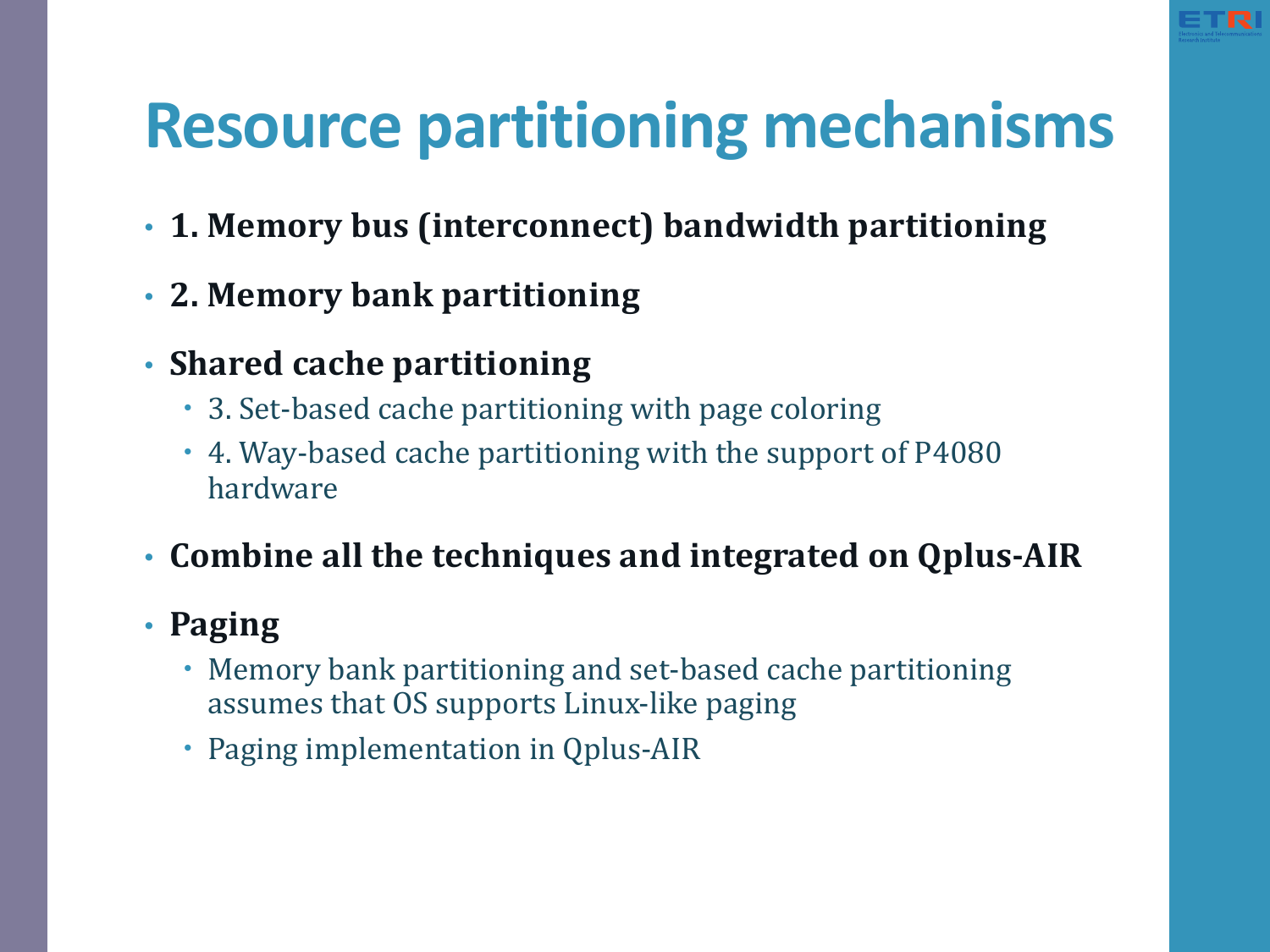### **Resource partitioning mechanisms Memory bus bandwidth regulator [1/2]**

#### • Bus bandwidth regulator\*

• Limit the bandwidth usage per core



\* H. Yun, G. Yao, R. Pellizzoni, M. Caccamo, and L. Sha. Memory bandwidth management for efficient performance isolation in multi-core platforms. IEEE Transactions on Computers, 65:562-576, 2015.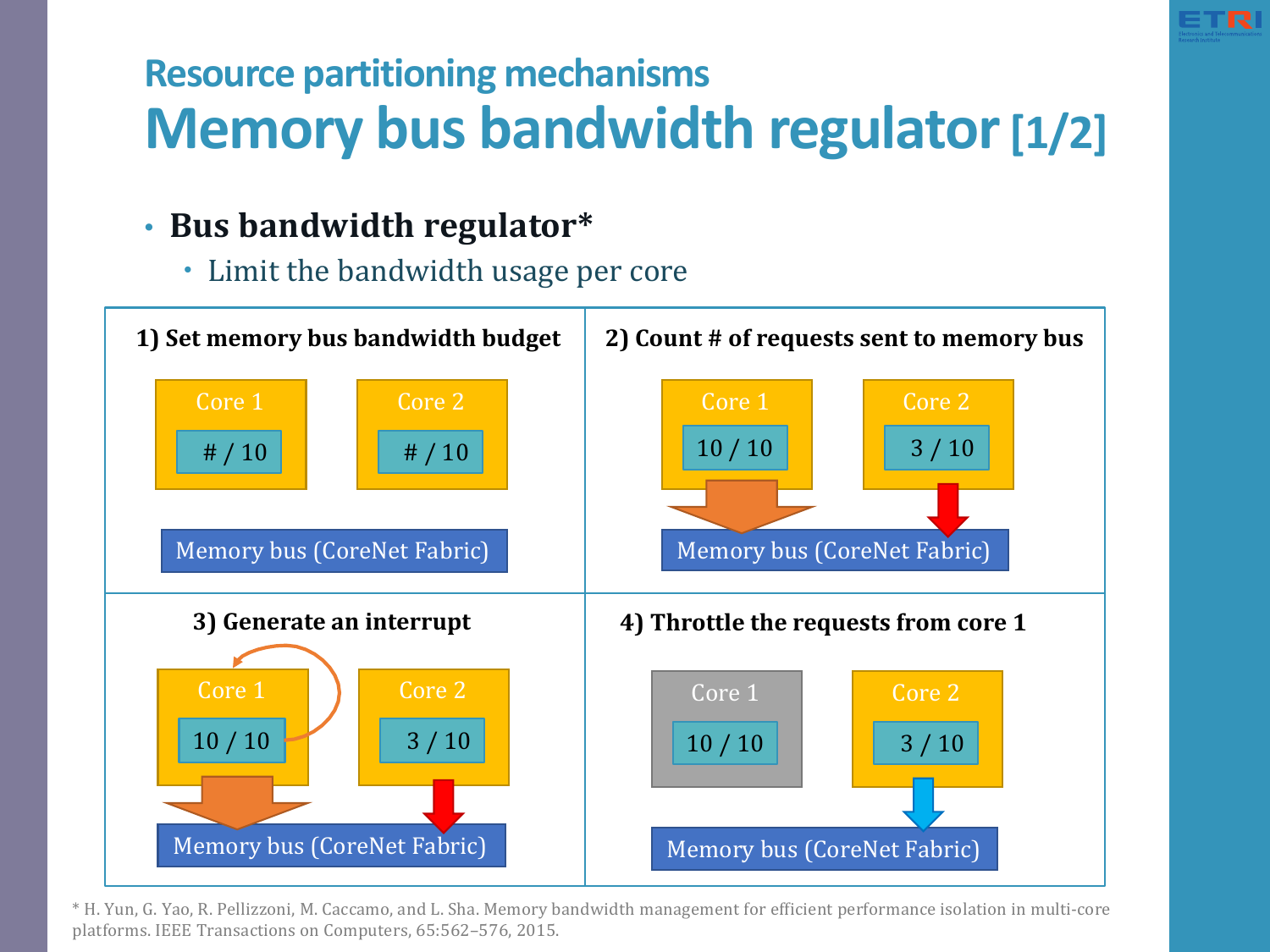

### **Resource partitioning mechanisms Memory bus bandwidth regulator [2/2]**

#### • **Implementation**

- Setup the budget and configure to generate an interrupt when a core exhaust the budget
	- Configure performance monitoring control registers and performance monitoring counters
- OS scheduler throttles further execution at that core
	- Implement interrupt handler for the interrupt that PMC generates
	- Scheduler de-schedule the tasks on the core

#### • **Period of bandwidth regulator execution**

- If too short, overhead becomes excessive; in contrast, if too long, predictability is worsened
- Default period of our implementation is 5ms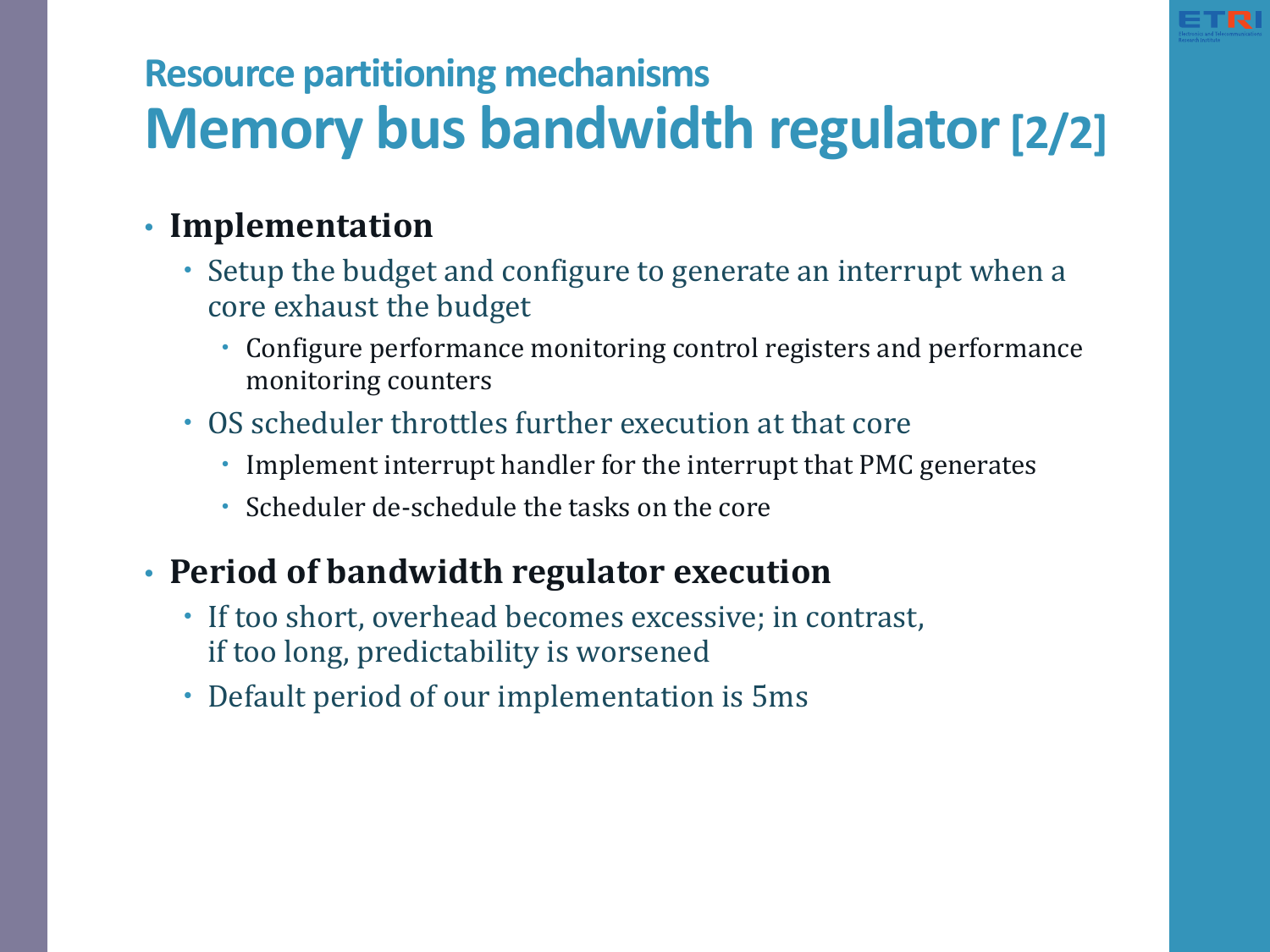

### **Resource partitioning mechanisms Bank-aware memory allocation**

#### • **DRAM** bank-aware memory allocation\*

• Manages memory allocation in such a way that no application shares its memory bank with applications running on other cores



\* H. Yun, R. Mancuso, Z.-P. Wu, and R. Pellizzoni. PALLOC: Dram bank-aware memory allocator for performance isolation on multicore platforms. In RTAS, 2014.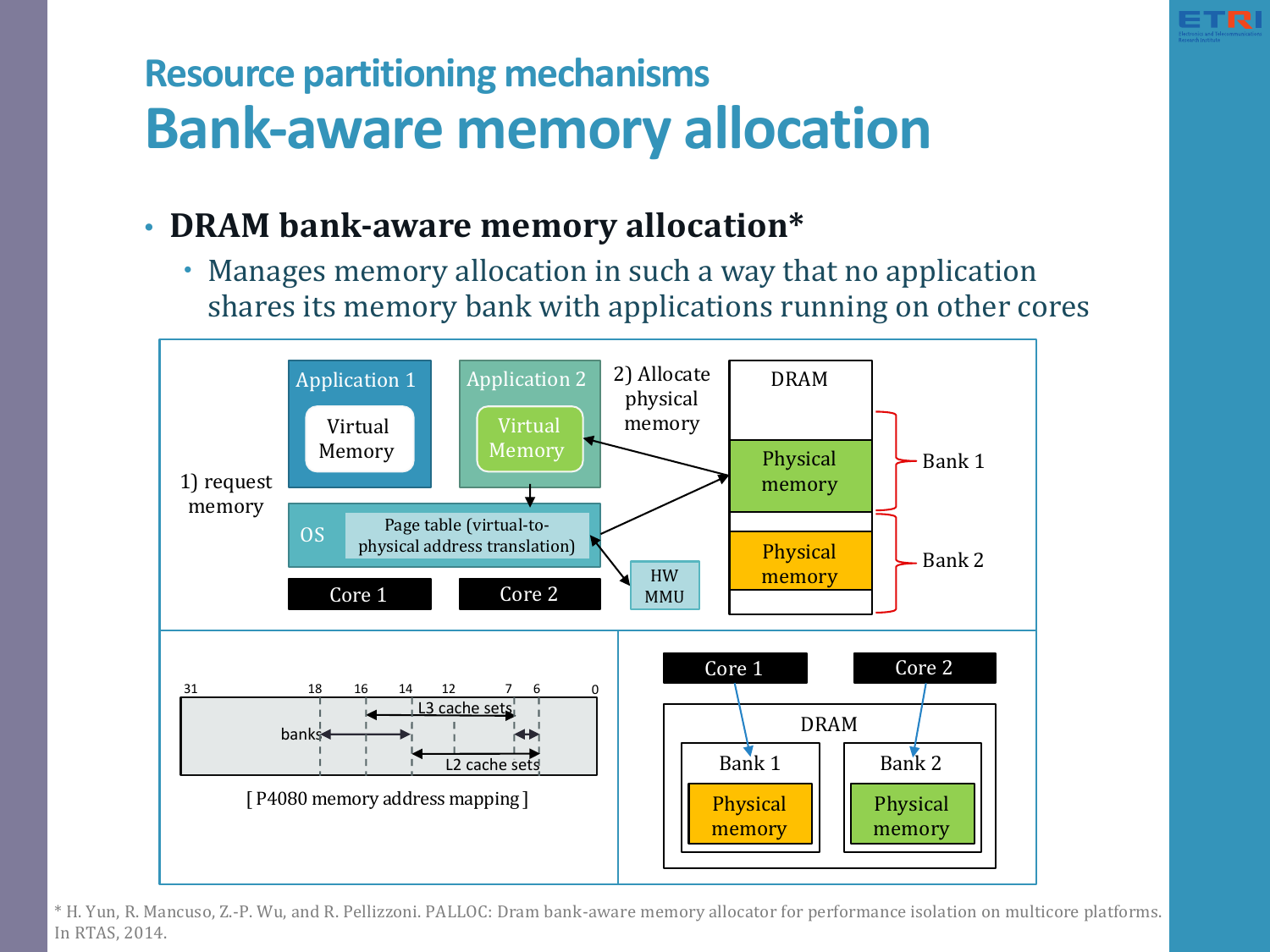

### **Resource partitioning mechanisms Set-based cache partitioning** [1/2]

#### • Set-based partitioning via page coloring\*

- Allocation of physical memory considering the cache set location
- number of colors  $=\frac{cache \, size}{\sqrt{256}}$

page size ∗cache assiciativity





\* R. Mancuso, R. Dudko, E. Betti, M. Cesati, M. Caccamo, and R. Pellizzoni. Real-time cache management framework for multi-core architectures. In RTAS, 2013.

\* M. Chisholm, B. C. Ward, N. Kim, and J. H. Anderson. Cache sharing and isolation tradeoffs in multicore mixed-criticality systems. In RTSS, 2015.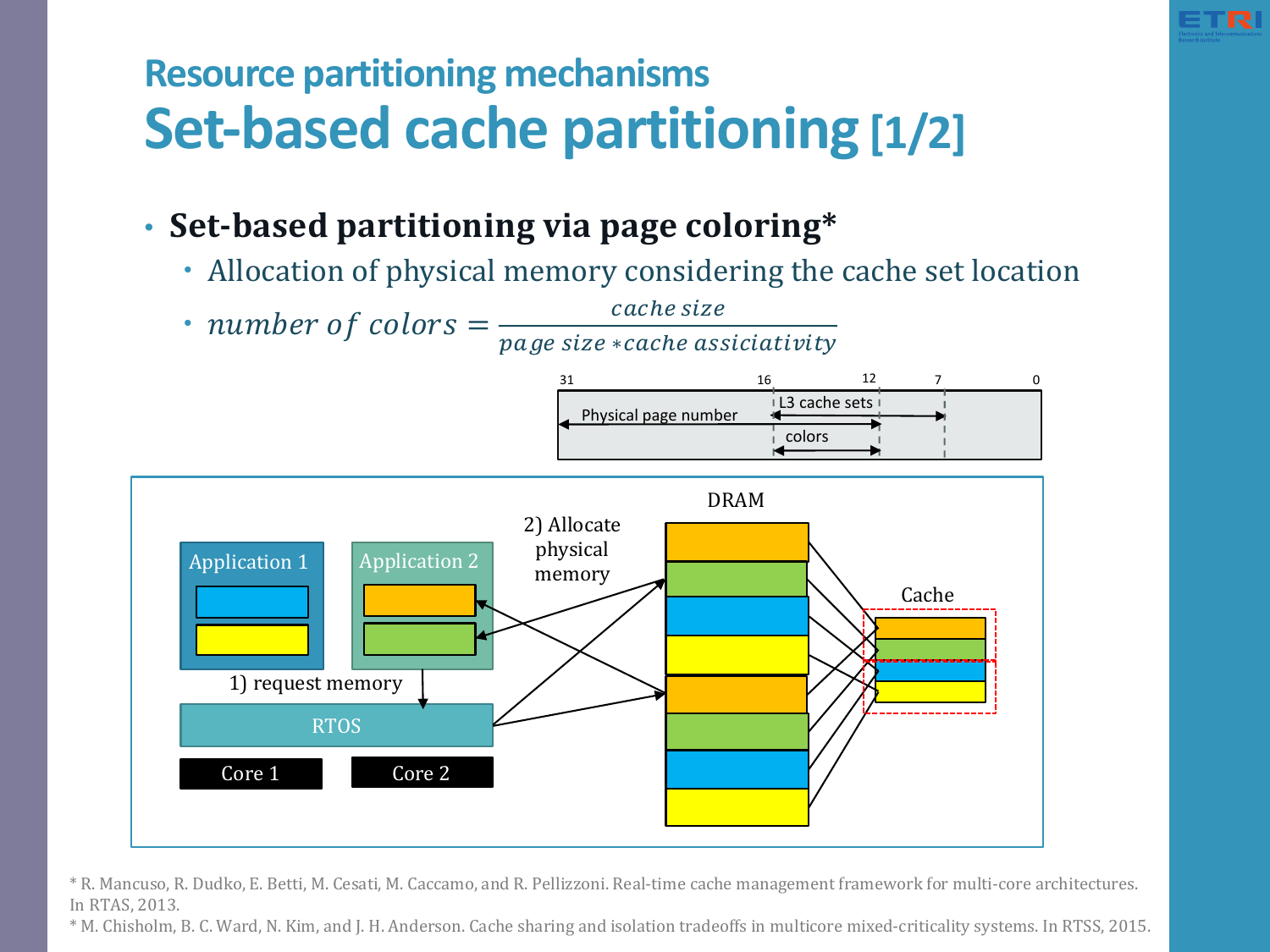

### **Resource partitioning mechanisms Set-based cache partitioning [2/2]**

#### • **Implementations**

- Manipulates virtual to physical address mapping
	- allocate disjoint cache sets to each core
		- Among address bits  $[15:7]$ , cache set index, exploits  $[15:12]$  bits, which intersects with the physical page number in P4080

### • L2 co-partitioning & Restrictions of set-based partitioning

- Co-partition L2 cache
	- L3 cache set is determined by [15:12] and L2 cache set by [13:6]
	- Using [13:12] bits has a side effect of co-partitioning L2 cache
- Only the [15:14] bits are allowed for L3 cache set partitioning
	- The number of cache partitions is limited to 4
	- If we adopt for 8 cores, some cache sets inevitably shared by 2 cores

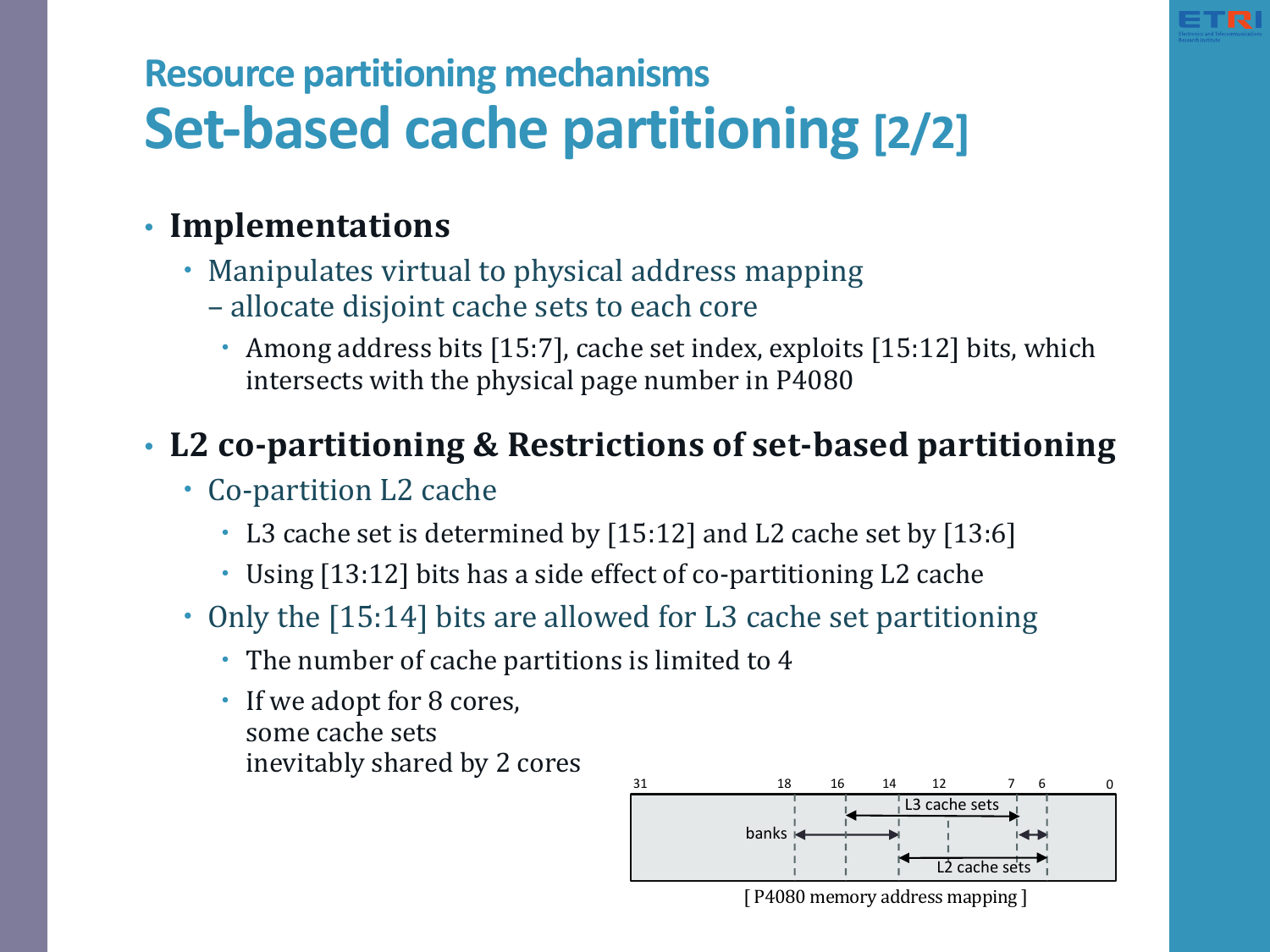

### **Resource partitioning mechanisms Way-based cache partitioning [1/2]**

- **Way-based partitioning with Hardware-level support**
	- Configure main memory with multiple distinct partitions
		- For each partition, register the (memory range, target, and partition ID) in the LAW (Local Access Window) register
	- Partition the L3 cache and allocate disjoint cache ways to each core
		- Configure the L3 cache(CPC) related registers transactions from the specified partition can allocate the blocks in the designated cache ways



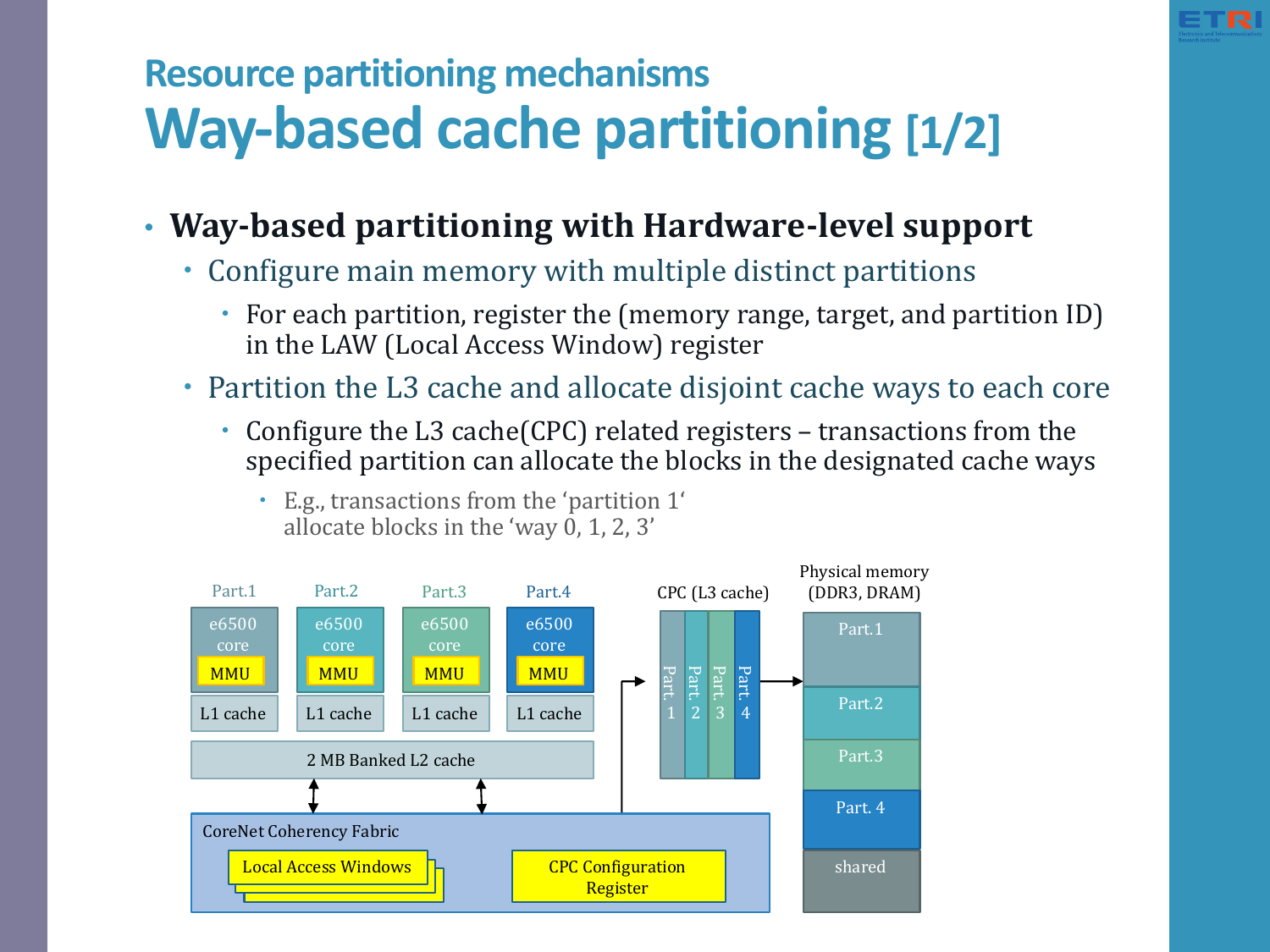

### **Resource partitioning mechanisms Way-based cache partitioning [2/2]**

- **Relaxed restrictions on the number of cache partitions**
	- With set-based cache partitioning, number of cache partitions is restricted up to four
	- P4080 supports cache partitioning with per-way granularity, with each way providing 32KB
		- L3 cache is 32-way and can be partitioned to 32 parts

#### • Limitations of way-based cache partitioning

- Way-based cache partitioning cannot be used with set-based cache or memory bank partitioning
- Conflicting requirement of memory allocation
	- Sequential vs. interleaving
	- May be relevant to all other PowerPC chip models
- Cache way locking allow integration
	- Most ARM processors supports cache way locking
	- PowerPC e500mc processor supports cache locking in a block granularity

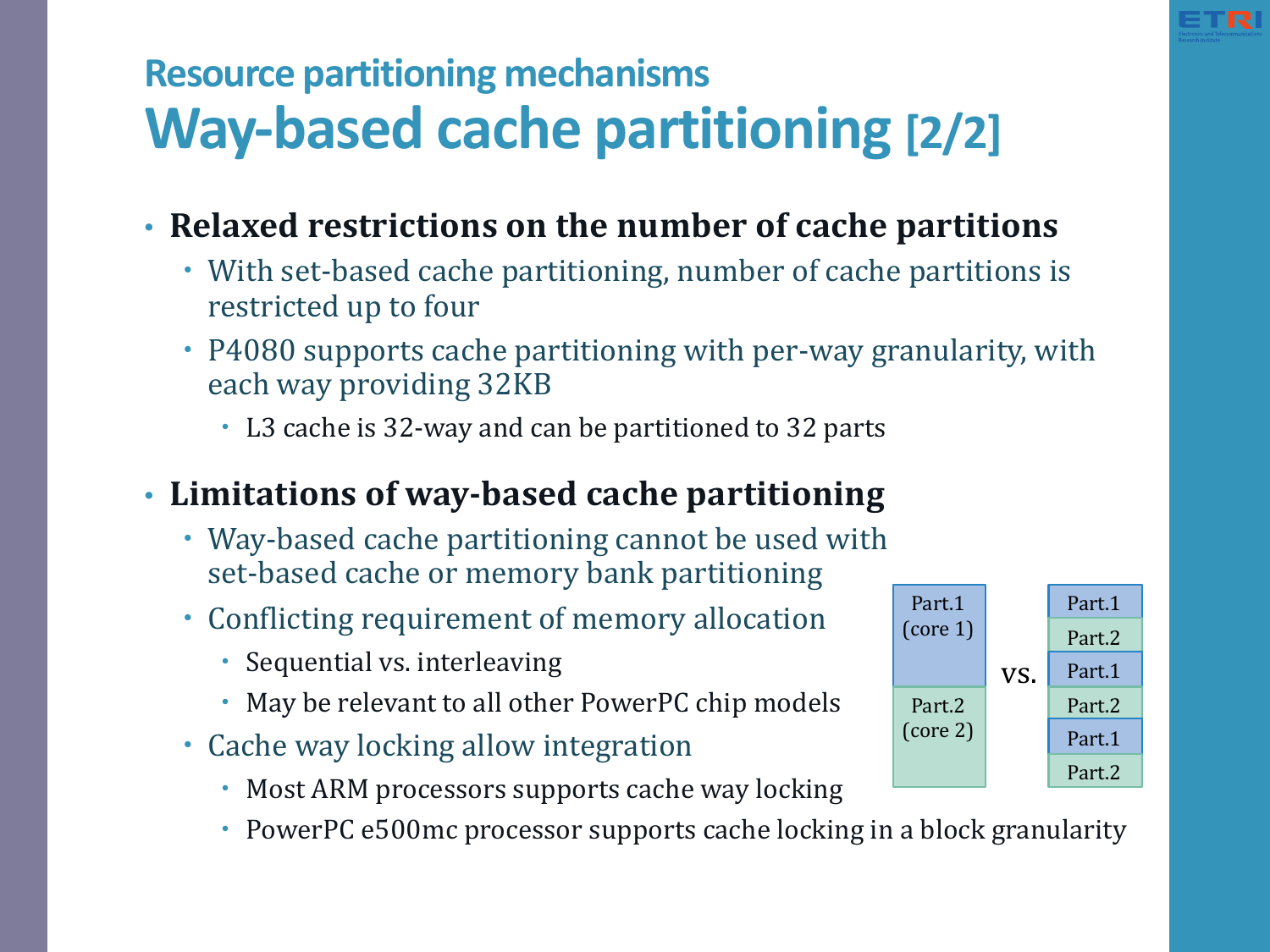

### **Implementation issues**

### **From the perspective of an RTOS [1/4]**

### • **Challenges** – paging

- Page coloring assumes that OS manages memory with fixed-sized pages (normally, 4KB)
- Qplus-AIR deliberately avoid paging due to the timing predictability is worsened when a TLB miss occurs within a paging scheme

### • **Memory management of Qplus-AIR**

- Managed with variable sized pages rather than fixed 4KB pages
	- Kernel data/code, partition regions
	- Manages each region as one large page - 1 TLB entry for each region
	- OS locks the entry in the TLB - Force all the mapping data to stay in the TLB
	- Size of memory for each application is configured by developers
- MMU is used to prevent cross-application memory accesses

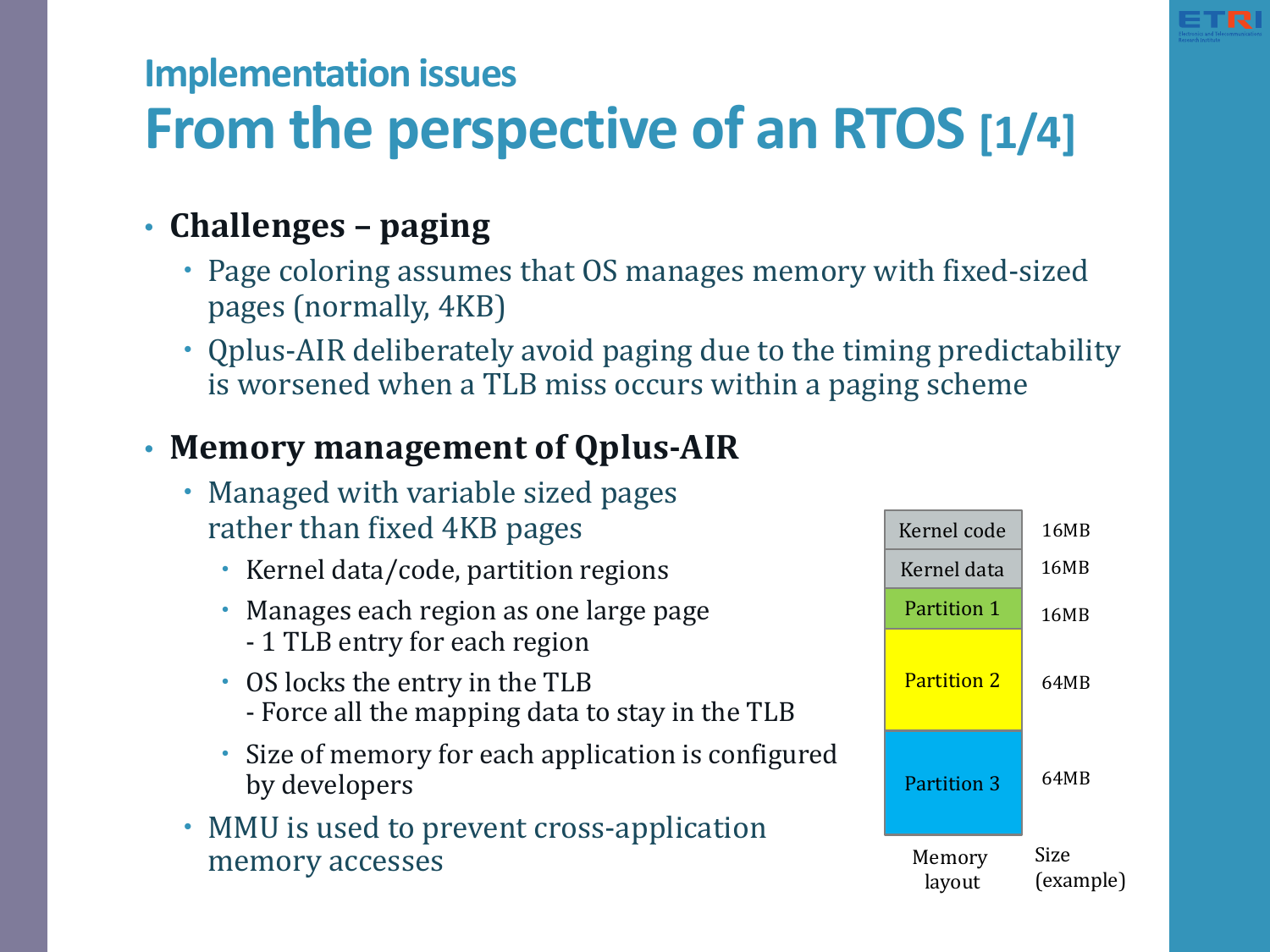### **Implementation issues From the perspective of an RTOS [3/4]**

#### • Memory management in P4080

- Two levels of MMU
	- Hardware-managed L1 MMU
	- Software-managed L2 MMU
- Each MMU consists of
	- TLB for variable-sized pages (VSP), 11 different page sizes  $(4KB \sim 4GB)$
	- TLB for 4KB fixed-sized pages (FSP)
- TLB locking for variable-sized pages

#### • **Modify memory management of Qplus-AIR**

- To support page coloring, which is used to implement memory bank partitioning and set-based cache partitioning
- Manage application's memory regions with 4KB granularity
	- Management of kernel regions was unchanged bind performance predictability of kernel execution



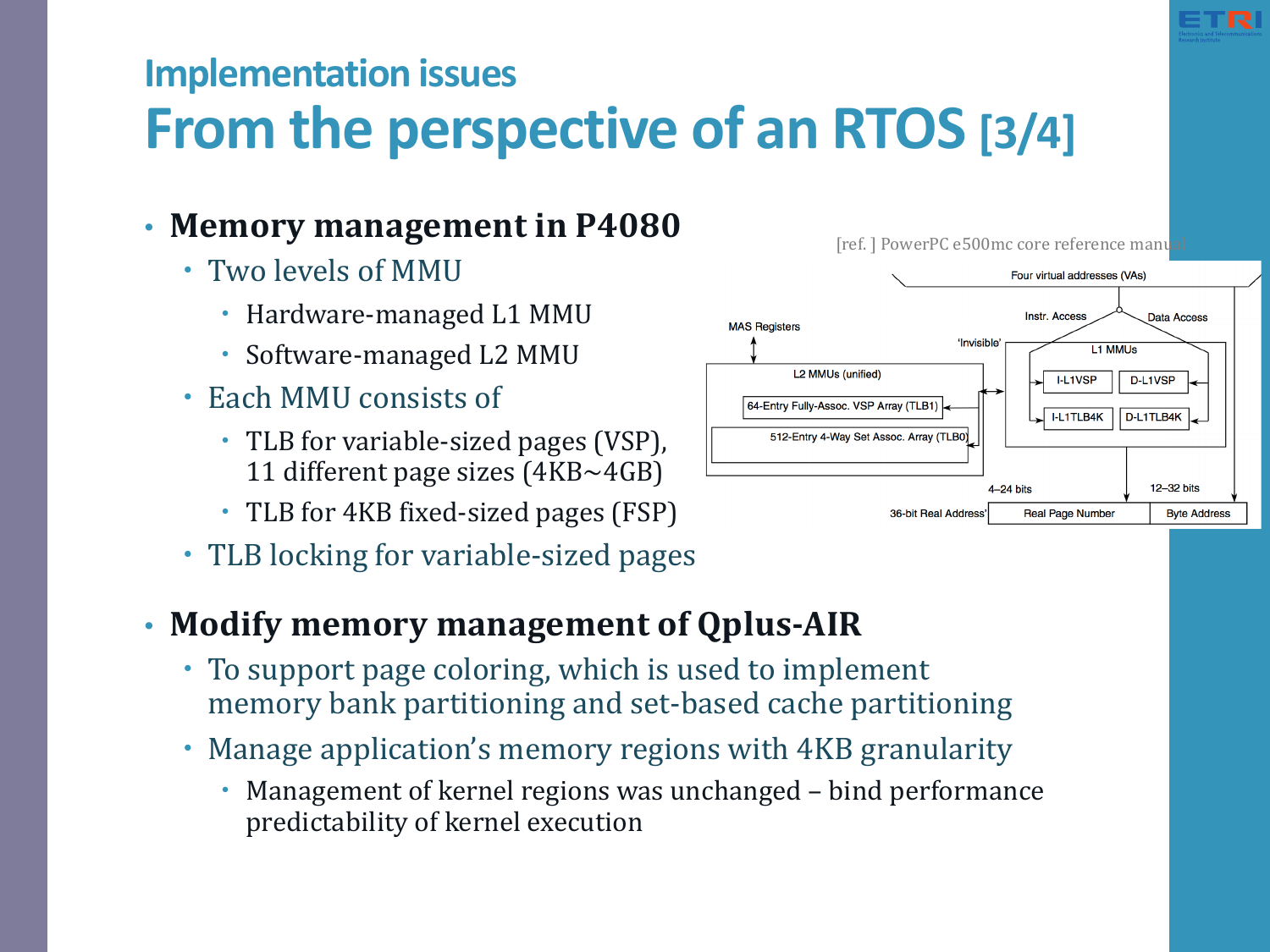### **Implementation issues From the perspective of an RTOS [3/4]**

#### • Overhead of paging

- 'Latency' benchmark with changing data size and access pattern
	- Sequential access and random access of linked list
- Measure the average memory access latency

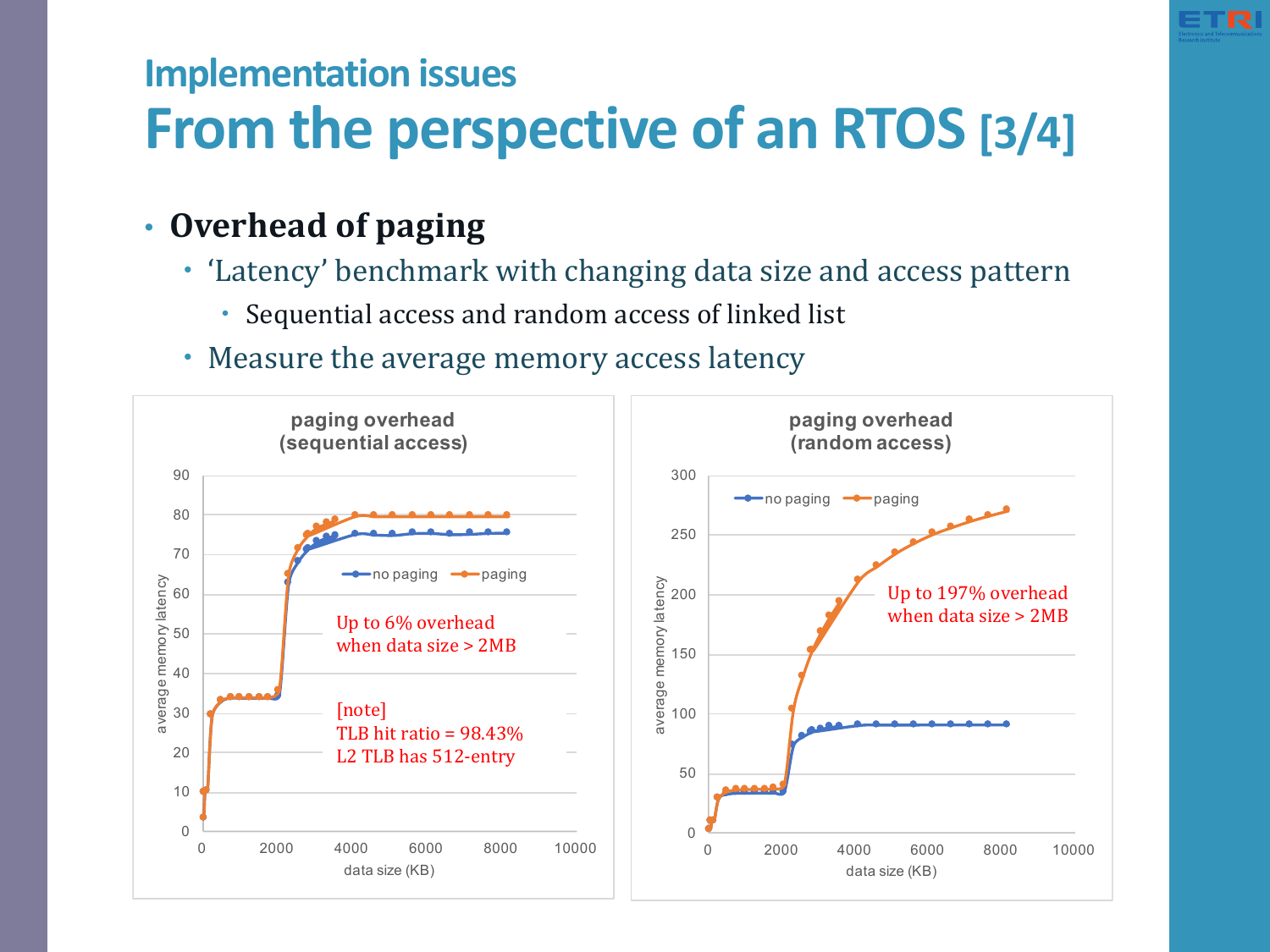### **Implementation issues From the perspective of an RTOS [4/4]**

#### • Analysis of overhead

- Degradation is due to the MMU architecture of e500mc core
	- L1 instruction and data TLBs and L2 unified TLB
	- L1 MMU is controlled as an inclusive cache of L2 MMU
	- In PowerPC e6500 core, L1 and L2 MMU is not inclusive



- Requirements for the predictable paging
	- Some studies focused on predictable paging\*
	- COTS hardware provides means for implementing predictable paging software-managed TLB or TLB locking

\* D. Hardy and I. Puaut. Predictable code and data paging for real time systems. In ECRTS, 2008.

\* T. Ishikawa, T. Kato, S. Honda, and H. Takada. Investigation and improvement on the impact of tlb misses in real-time systems.<br>In OSPERT, 2013.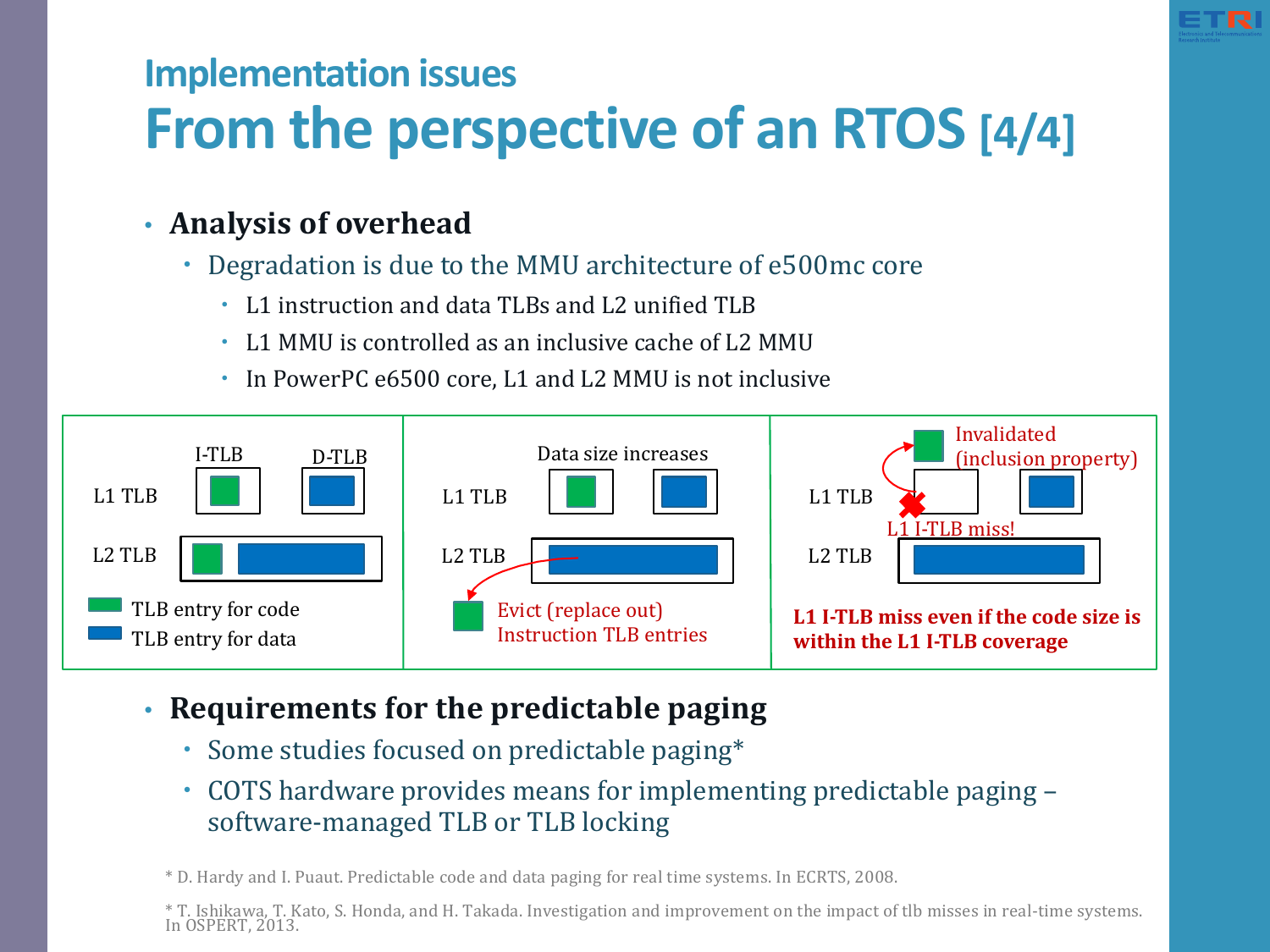

### **Resource partitioning mechanisms Integration of partitioning schemes**

#### **• Four techniques with paging**

- Memory bus partitioning (RP-BUS), memory bank partitioning (RP-BANK), set-based cache partitioning (RP-\$SET), and way-based cache partitioning (RP-\$WAY)
- Integration of memory bus, memory bank, and set-based and way-based cache partitioning mechanisms
	- Note that way-based cache partitioning cannot be integrated with memory bank partitioning or set-based cache partitioning

### **• Possible integration options**

- Integration option #1 : RP\_BUS, RP\_BANK, and RP\_\$SET
	- Restrictions on the number of available cache partitions
- Integration option #2: RP\_BUS and RP\_\$WAY
	- Contentions on memory bank is unavoidable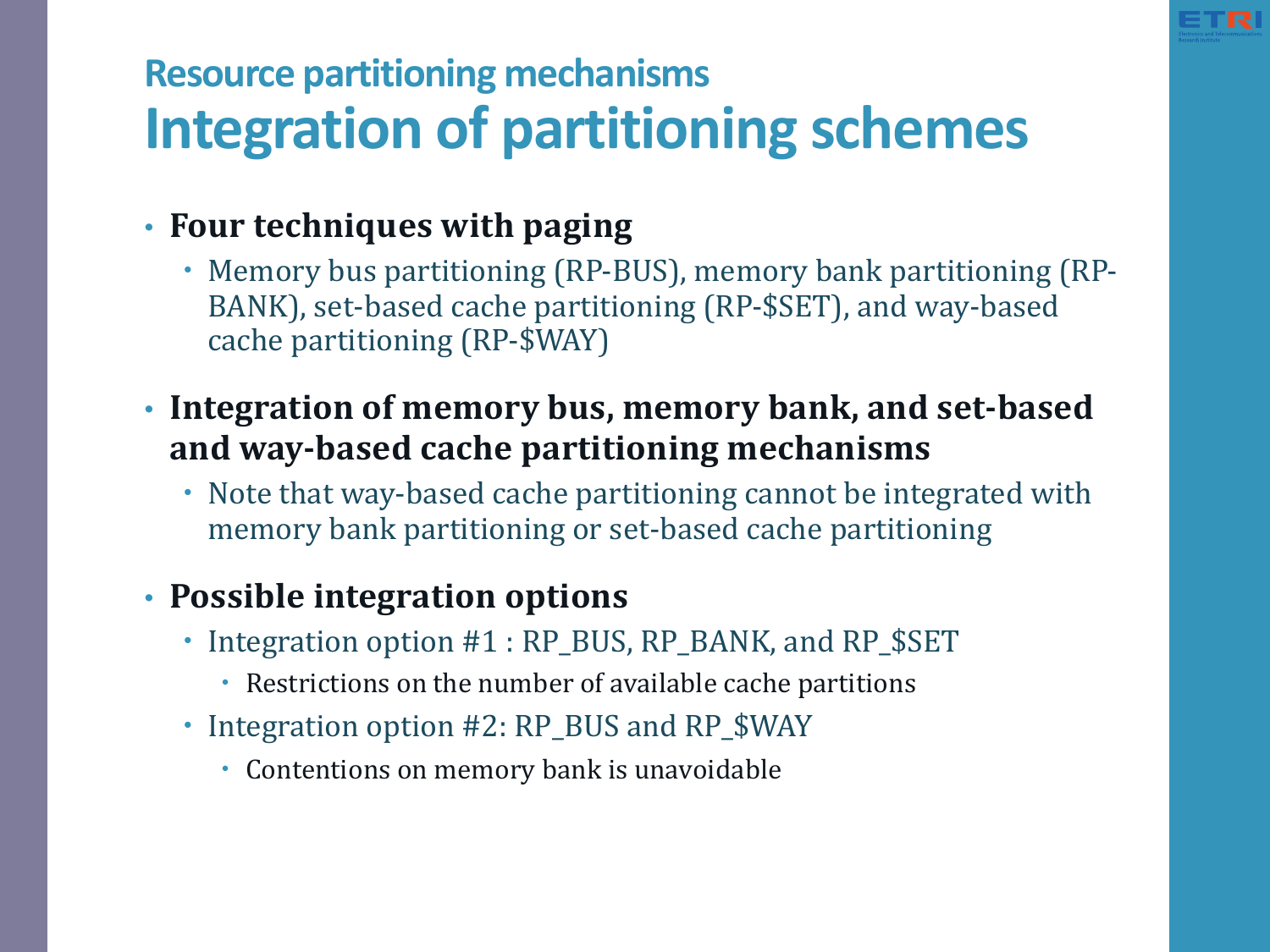# **Evaluations[1/5]**

#### • **Evaluation setup**

- Hardware platform
	- P4080 with activate 4 or 8 of total 8 cores
- Software platform
	- Qplus-AIR
- Synthetic benchmark
	- Latency : traverse a linked list to perform a read/write operation on each node, memory request is made one at a time
	- Bandwidth : access memory in sequence with no data dependency between conservative accesses – CPU generate multiple memory requests in parallel, maximizing memory level parallelism(MLP) available in the memory system
- Metric
	- Average memory access latency  $(ns)$  time to read/write one block  $(64B)$
	- Normalize average latency to the best-case without resource contention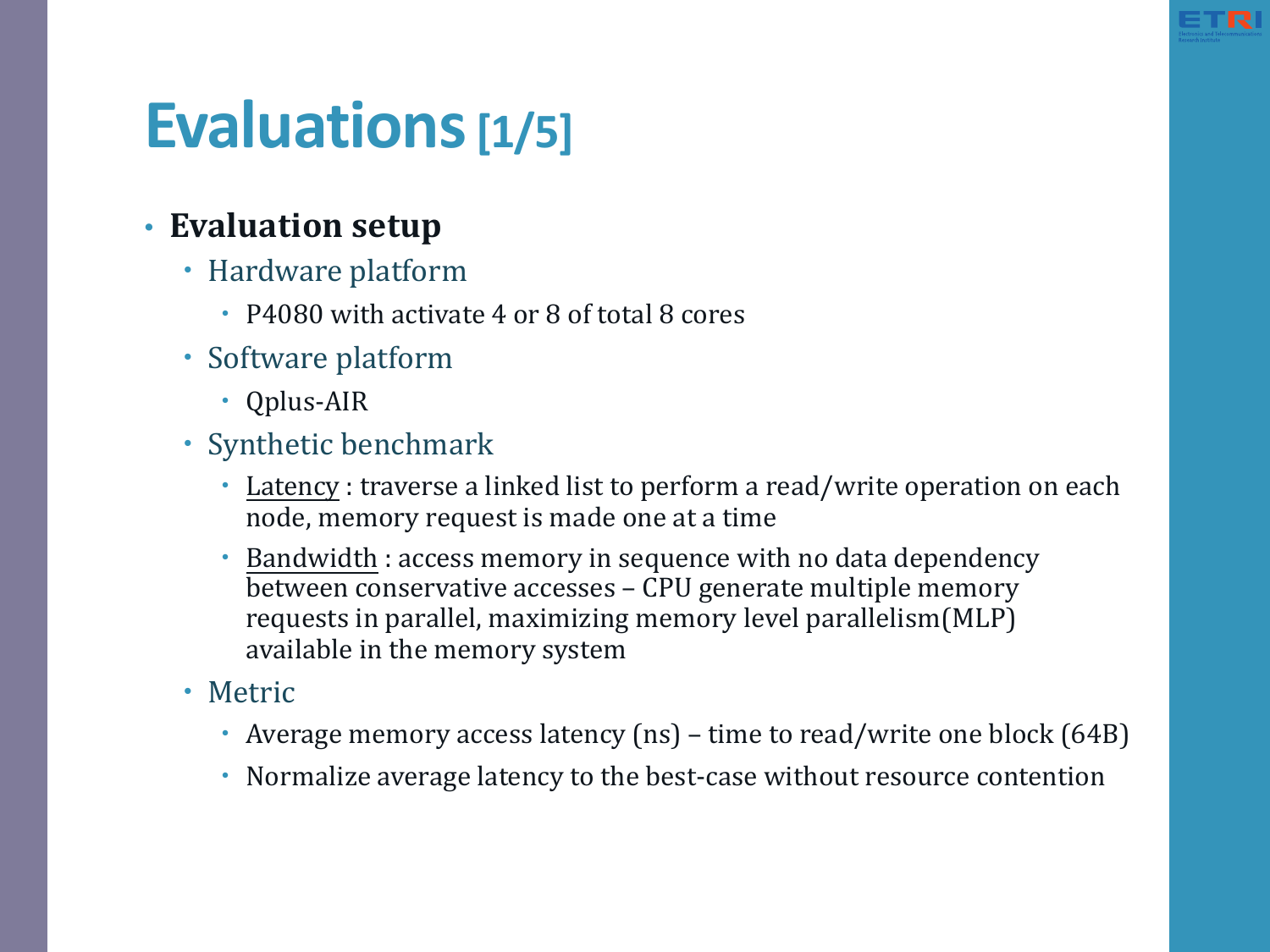

# **Evaluations** [2/5]

#### • **Evaluation setup**

- Two benchmark mixes
	- 4-core MIX
		- Cause contention on all the memory resources to evaluate each partitioning mechanism and integrated one

| Core 1    | Core 2, 3       | Core 4    |  |
|-----------|-----------------|-----------|--|
| Latency   | Bandwidth       | Bandwidth |  |
| (512KB)   | (4MB)           | (32MB)    |  |
| Core 1, 2 | Core 3, 4, 5, 6 | Core 7, 8 |  |
| Latency   | Bandwidth       | Bandwidth |  |
| (512KB)   | (4MB)           | (32MB)    |  |

- 8-core MIX
	- to show the limitation of set-based cache partitioning

#### • Data size configuration

|            |                                           | Examples                                                 | $Cache(\text{LLC})$<br>hit rate |
|------------|-------------------------------------------|----------------------------------------------------------|---------------------------------|
|            | Data size                                 | Platform: 2MB LLC<br>on 4-core CPU                       |                                 |
| <b>LLC</b> | Size of LLC divided by<br>number of cores | $2MB / 4 cores =$<br>512KB                               | 100 %                           |
| DRAM/small | Twice the size of LLC                     | $2MB \cdot 2 = 4MB$                                      | $0\%$                           |
| DRAM/large | Significantly larger than<br><b>LLC</b>   | Much larger than 2MB<br>(32MB in our experimental setup) | $0\%$                           |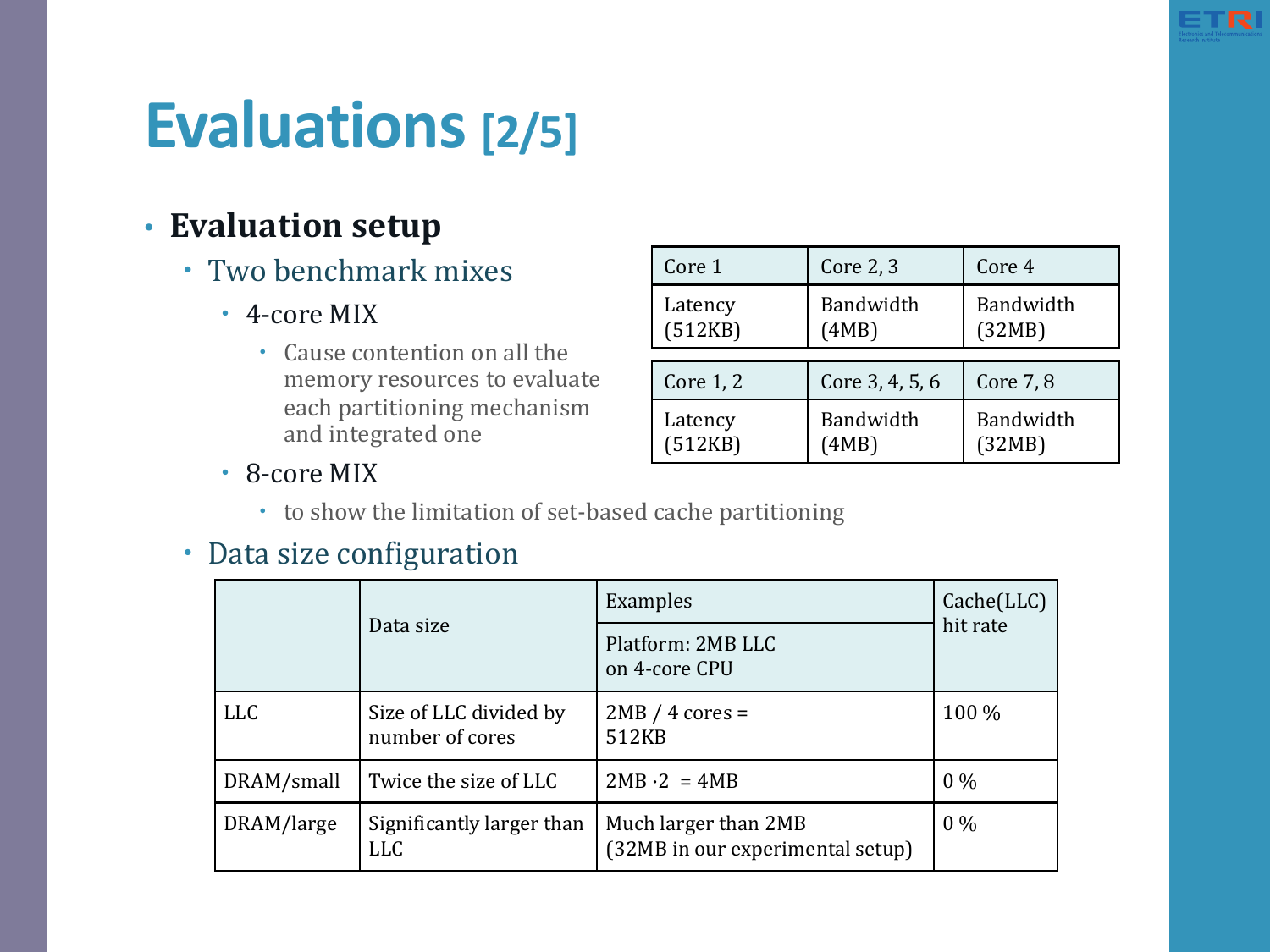# **Evaluations[3/5]**

|        | (a)  | (b)  | (c)  | (d)  | (e)  |
|--------|------|------|------|------|------|
| core 1 | 0.41 | 0.55 | በ 97 | 0.97 | 1.00 |
| core 2 | 0.49 | 0.57 | 0.62 | 0.78 | 1.00 |
| core 3 | 0.50 | 0.57 | 0.62 | 0.79 | 1.00 |
| core 4 | 0.93 | 0.87 | 0.87 | 0.85 | 1.00 |

#### • 4-core MIX, Integration Option #1

- RP\_BANK, RP\_\$SET, and RP\_BUS
- (b) RP\_BANK: all the cores are enabled to access banks in parallel
- (c) Adding RP\_\$SET ensures 512KB L3 cache for Latency(LLC) app running on core1 (56% improvement compared to the worst-case)
	- Moreover, fewer accesses to main memory were requested by core1 helps performance on other cores
- (d) Add RP BUS: Performance when all techniques are put together

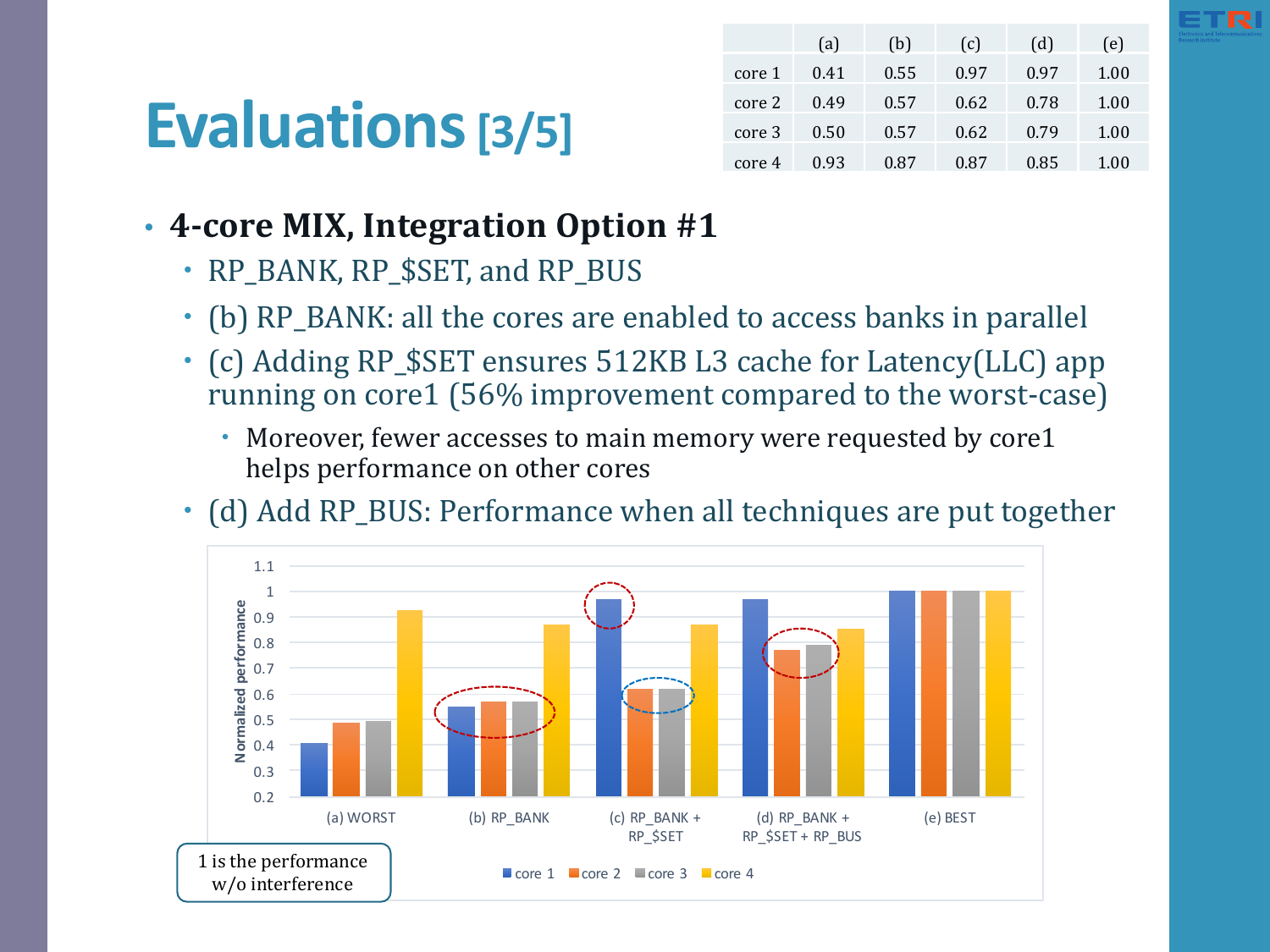# **Evaluations[4/5]**

|        | (a)  | (b)  | (c)  | (d)  |
|--------|------|------|------|------|
| core 1 | 0.41 | 1.00 | 1.00 | 1.00 |
| core 2 | 0.49 | 0.78 | 0.91 | 1.00 |
| core 3 | 0.50 | 0.79 | 0.91 | 1.00 |
| core 4 | 0.93 | 1.01 | 0.89 | 1.00 |

- 4-core MIX, Integration option #2
	- RP \$WAY and RP BUS
	- $\cdot$  RP\_BANK is inapplicable
		- In this benchmark, memory access is not concentrated to a bank since RP\_\$WAY allocates memory to each core sequentially
		- However, worst case could arise depending on an task behavior
	- RP \$WAY vs. RP SET
		- Paging overhead on RTOS degrades performance



 $\cdot$  3%, 16%, 17%, and 13% for each application on core 1, 2, 3, and 4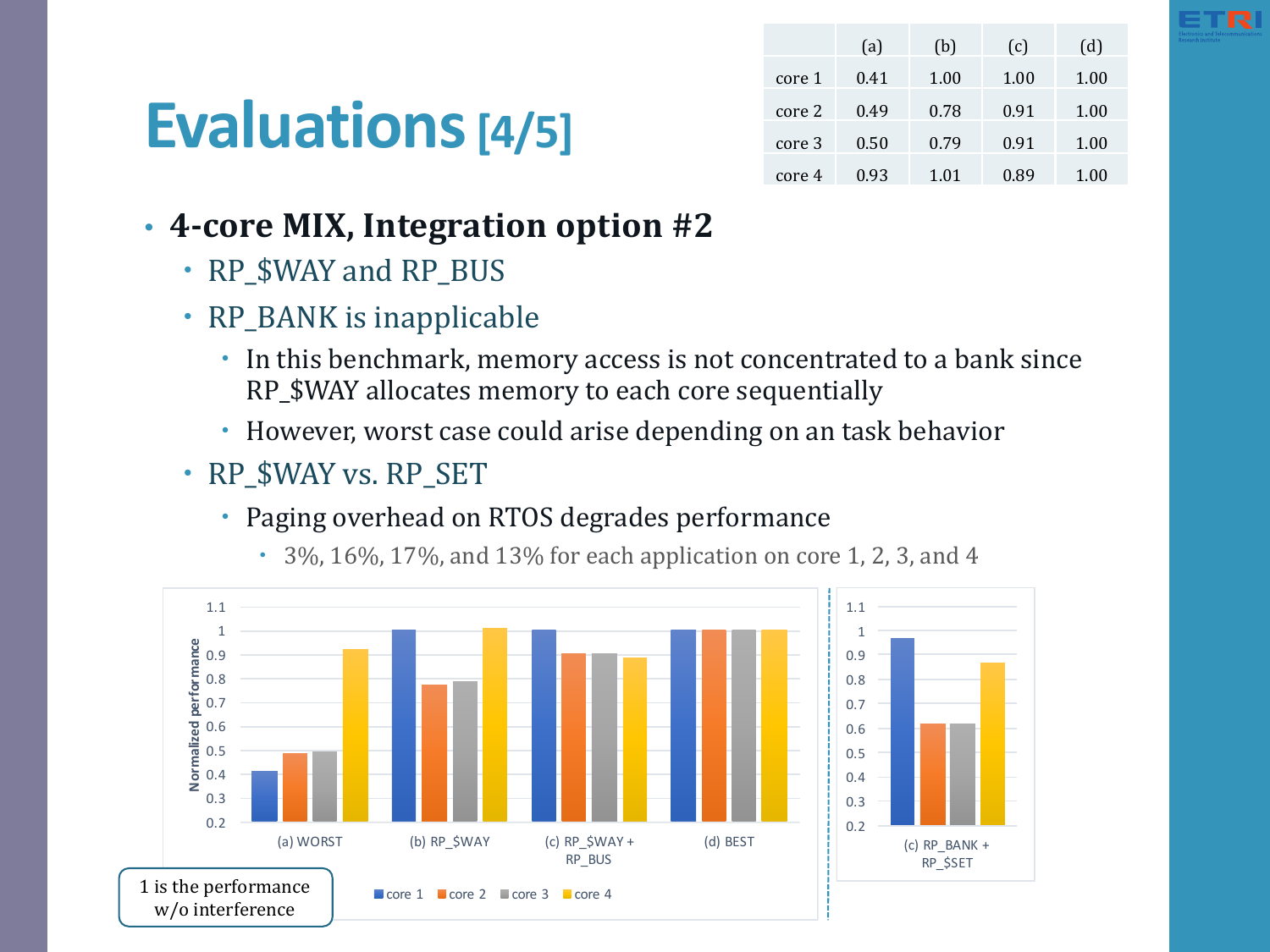# **Evaluations[5/5]**

|        | (a)  | (b)  | (c)  | (d)  | (e)  | (f)  |
|--------|------|------|------|------|------|------|
| core 1 | 0.37 | 0.64 | 0.64 | 0.88 | 0.87 | 1.00 |
| core 2 | 0.37 | 0.64 | 0.63 | 0.88 | 0.86 | 1.00 |
| core 3 | 0.30 | 0.42 | 0.54 | 0.52 | 0.71 | 1.00 |
| core 4 | 0.30 | 0.42 | 0.54 | 0.52 | 0.71 | 1.00 |
| core 5 | 0.30 | 0.42 | 0.54 | 0.53 | 0.71 | 1.00 |
| core 6 | 0.30 | 0.42 | 0.54 | 0.53 | 0.71 | 1.00 |
| core 7 | 0.82 | 0.75 | 0.74 | 0.94 | 0.79 | 1.00 |
| core 8 | 0.82 | 0.74 | 0.73 | 0.94 | 0.79 | 1.00 |

- 8-core MIX, Integration #1 & #2
	- Restrictions on number of possible cache partitions
		- RP\_\$SET 4 partitions, RP\_\$WAY 32 partitions in P4080 platform
		- Performance of Latency(LLC) is about 64% and 88% with RP\_\$SET and RP\_\$WAY, respectively
	- Overhead of paging
		- Compare the performance in  $(b)$  and  $(d)$ , or  $(c)$  and  $(e)$

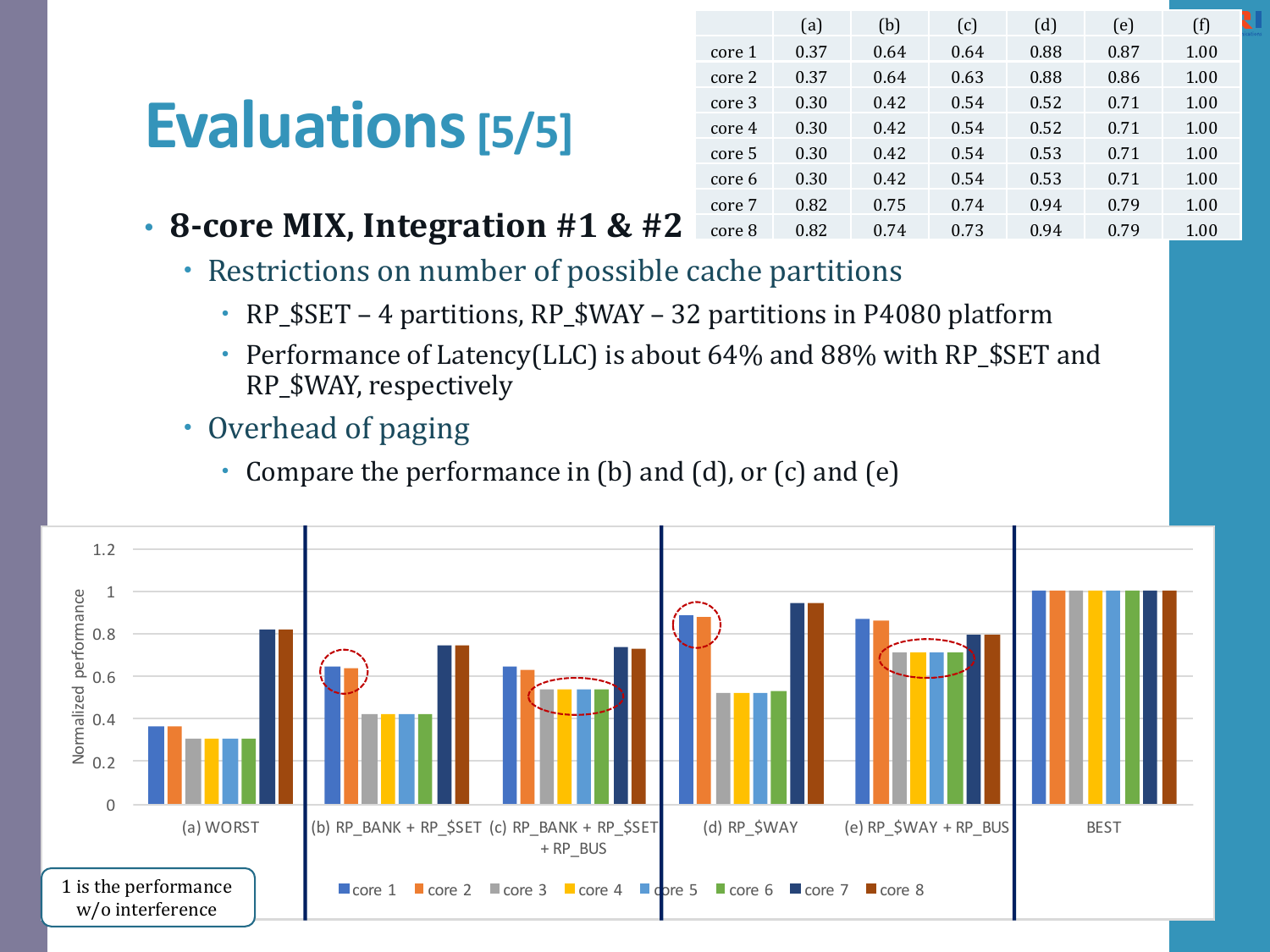# **Conclusions & Future Work**

#### • **Conclusions**

- Qplus-AIR, an ARINC653 compliant RTOS
- Comprehensive shared resource partitioning implementation on an ARINC653 compliant RTOS, Qplus-AIR
	- Implementation issues of implementing and combining multiple resource partitioning mechanisms
	- The unique challenges we encountered due to the fact that the RTOS did not support Linux-like dynamic paging

#### • **Future Work**

- Predictable paging
- Evaluation with real-world applications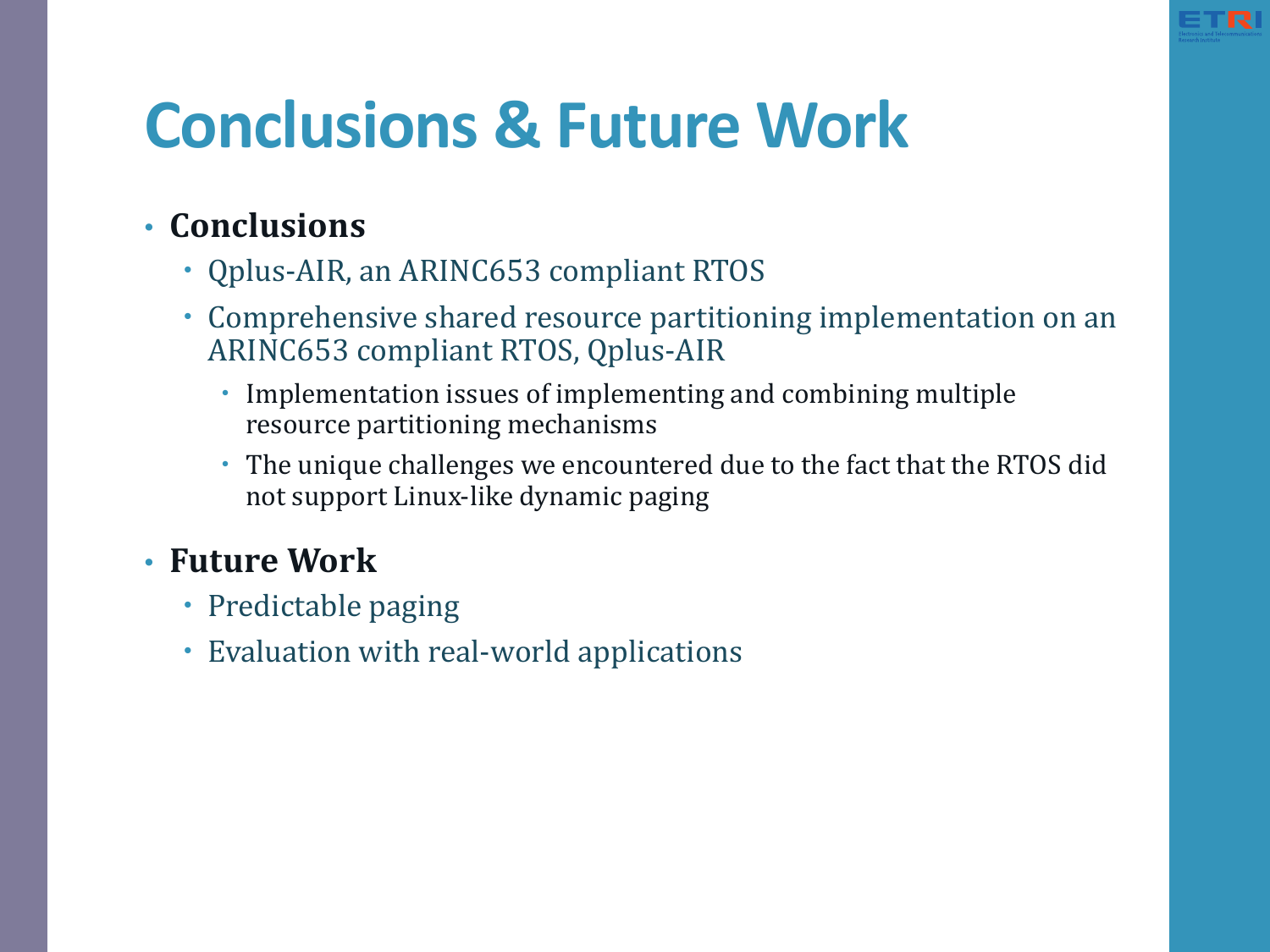

# **Thank You for the attention**

**pakeunji@etri.re.kr**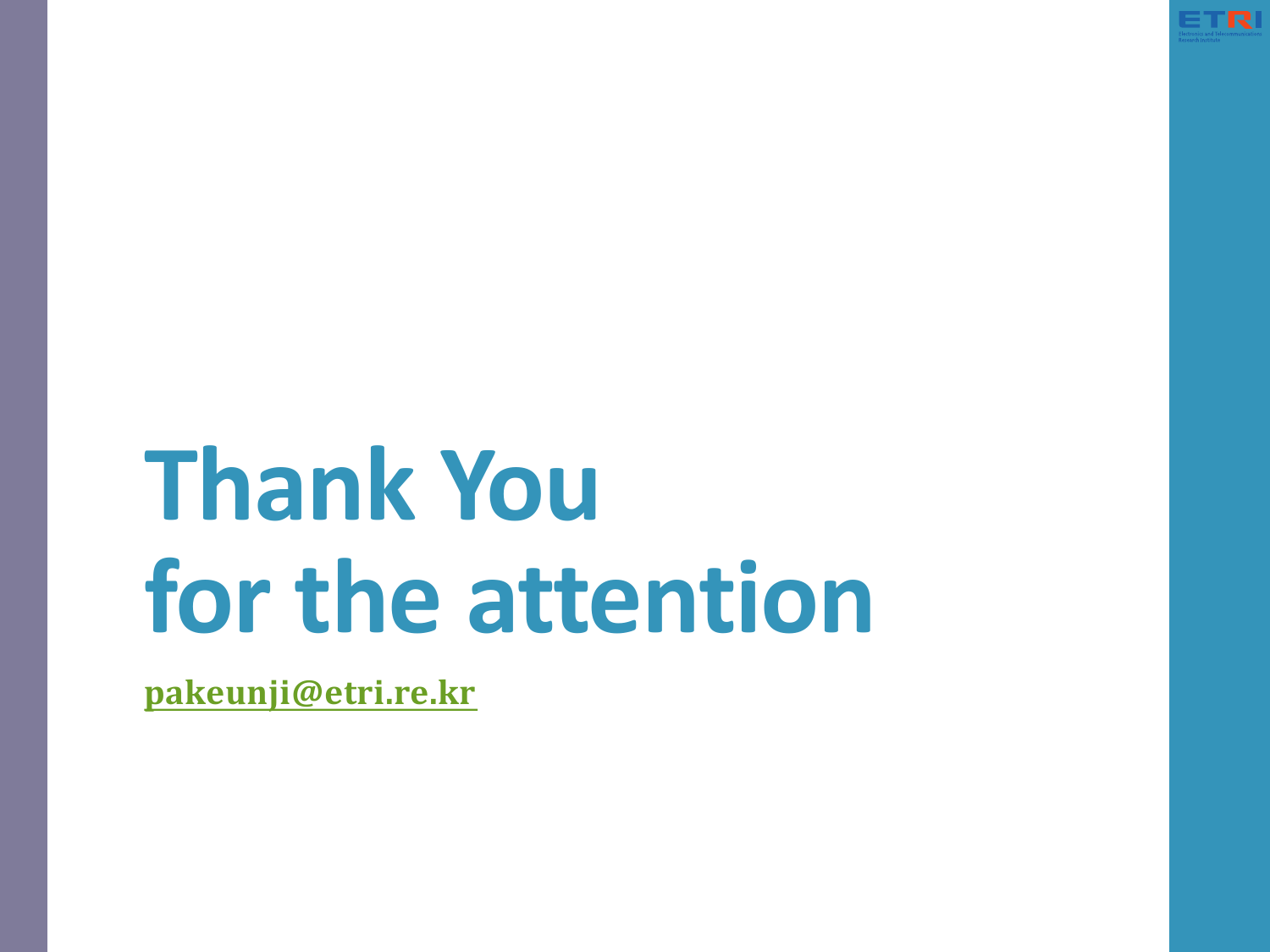

## **References[1/2]**

[1] Airlines Electronic Engineering Committee, Avionics Application Software Standard Interface ARINC Specification 653 Part 1, 2006.

[2] BIOS and kernel developer's guild for AMD family 15h processors, March 2012.

[3] ARM Cortex53 Technical Reference Manual, 2014.

[4] P4080 OorIO Integrated Processor Hardware Specifications, Feb 2014.

[5] Certification Authorities Software Team, Position Paper CAST-32A : Multi-core Processors, 2016.

[6] QorIQ T2080 Reference Manual, 2016.

[7] M. Chisholm, B. C. Ward, N. Kim, and J. H. Anderson. Cache sharing and isolation tradeoffs in multicore mixed-criticality systems. In RTSS, 2015.

[8] J. Flodin, K. Lampka, and W. Yi. Dynamic budgeting for settling dram contention of co-<br>running hard and soft real-time tasks. In SIES, 2014.

[9] D. Hardy and I. Puaut. Predictable code and data paging for real time systems. In ECRTS,<br>2008.

[10] T. Ishikawa, T. Kato, S. Honda, and H. Takada. Investigation and improvement on the impact of tlb misses in real-time systems. In OSPERT, 2013.

[11] H. Kim, A. Kandhalu, and R. Rajkumar. A coordinated approach for practical os-level cache management in multi-core real-time systems. In ECRTS, 2013.

[12] T. Kim, D. Son, C. Shin, S. Park, D. Lim, H. Lee, B. Kim, and C. Lim. Qplus-air: A do-178b certifiable arinc 653 rtos. In The 8th ISET, 2013.